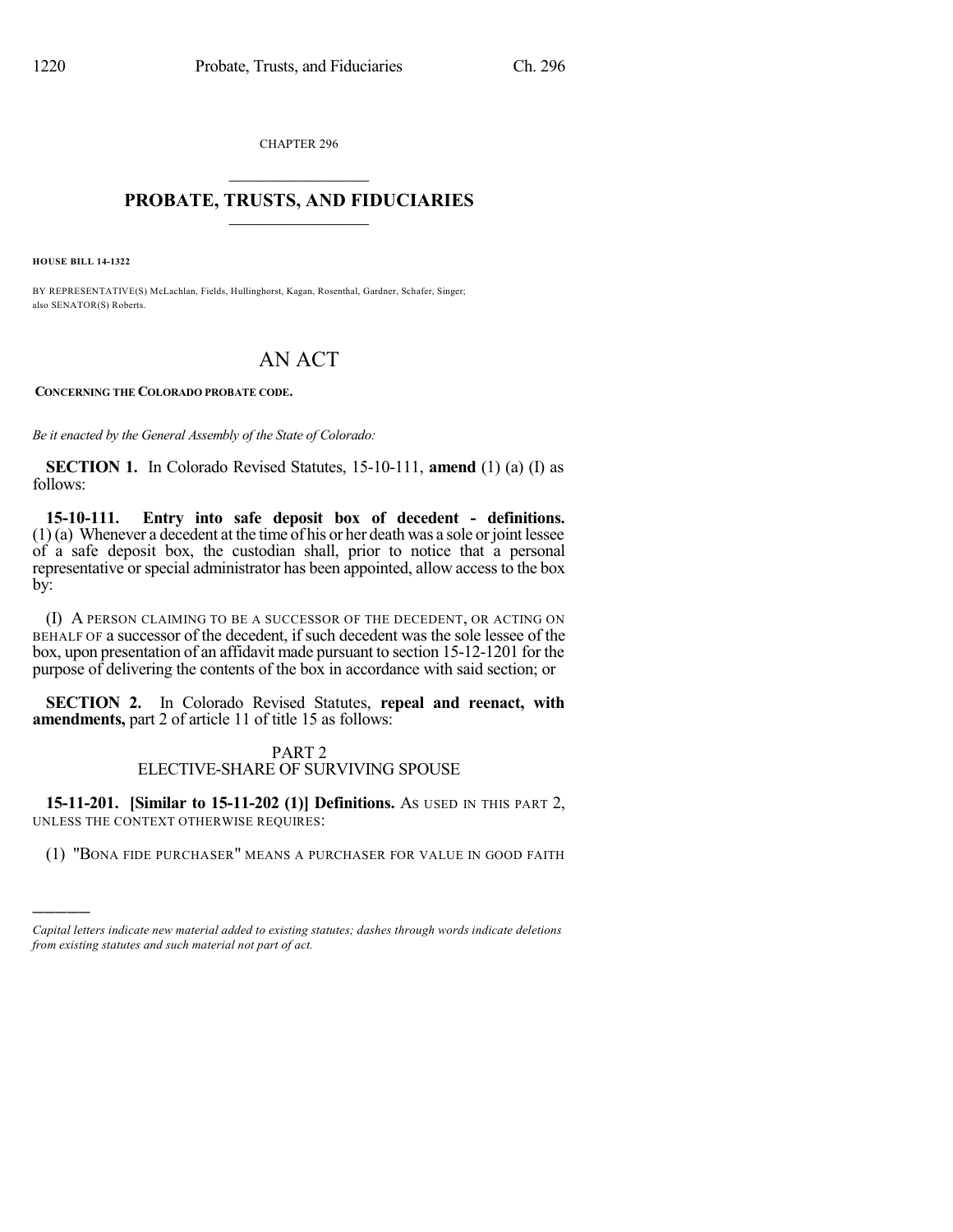AND WITHOUT NOTICE OF AN ADVERSE CLAIM. THE NOTATION OF A STATE DOCUMENTARY FEE ON A RECORDED INSTRUMENT PURSUANT TO SECTION 39-13-103, C.R.S., IS PRIMA FACIE EVIDENCE THAT THE TRANSFER DESCRIBED THEREIN WAS MADE TO A BONA FIDE PURCHASER.

(2) "DECEDENT'S NONPROBATE TRANSFERS TO OTHERS" MEANS AMOUNTS THAT ARE INCLUDED IN THE AUGMENTED ESTATE UNDER SECTION 15-11-205.

(3) "FRACTIONAL INTEREST IN PROPERTY HELD IN JOINT TENANCY WITH THE RIGHT OF SURVIVORSHIP", WHETHER THE FRACTIONAL INTEREST IS UNILATERALLY SEVERABLE OR NOT, AND IF THE INTERESTS ARE EQUAL, MEANS THE FRACTION, THE NUMERATOR OF WHICH IS ONE AND THE DENOMINATOR OF WHICH, IF THE DECEDENT WAS A JOINT TENANT, IS ONE PLUS THE NUMBER OF JOINT TENANTS WHO SURVIVE THE DECEDENT AND WHICH, IF THE DECEDENT WAS NOT A JOINT TENANT, IS THE NUMBER OF JOINT TENANTS. IF THE INTERESTS ARE UNEQUAL, "FRACTIONAL INTEREST IN PROPERTY HELD IN JOINT TENANCY WITH THE RIGHT OF SURVIVORSHIP" MEANS THE DECEDENT'S INTEREST IMMEDIATELY PRECEDING THE DECEDENT'S DEATH.

(4) "MARRIAGE", AS IT RELATES TO A TRANSFER BY THE DECEDENT DURING MARRIAGE, MEANS ANY MARRIAGE OF THE DECEDENT TO THE DECEDENT'S SURVIVING SPOUSE.

(5) "NONADVERSE PARTY" MEANS A PERSON WHO DOES NOT HAVE A SUBSTANTIAL BENEFICIAL INTEREST IN THE TRUST OR OTHER PROPERTY ARRANGEMENT THAT WOULD BE ADVERSELY AFFECTED BY THE EXERCISE OR NONEXERCISE OF THE POWER THAT HE OR SHE POSSESSES RESPECTING THE TRUST OR OTHER PROPERTY ARRANGEMENT. A PERSON HAVING A GENERAL POWER OF APPOINTMENT OVER PROPERTY IS DEEMED TO HAVE A BENEFICIAL INTEREST IN THE PROPERTY.

(6) "POWER" OR "POWER OF APPOINTMENT" INCLUDES A POWER TO DESIGNATE THE BENEFICIARY OF A BENEFICIARY DESIGNATION, INCLUDING BENEFICIARY DESIGNATIONS UNDER INDIVIDUAL RETIREMENT ACCOUNTS AND ANNUITIES DESCRIBED IN SECTION 408 OF THE FEDERAL "INTERNAL REVENUE CODE OF 1986", AS AMENDED, AS WELL AS OTHER PENSION PLANS OR ARRANGEMENTS NOT SUBJECT TO PART 2 (SECTION 201 ET SEQ.) OF THE FEDERAL "EMPLOYEE RETIREMENT INCOME SECURITY ACT OF 1974", AS AMENDED (29 U.S.C. SEC. 1051 ET SEQ.).

(7) "PRESENTLY EXERCISABLE GENERAL POWER OF APPOINTMENT" MEANS A POWER OF APPOINTMENT UNDER WHICH, AT THE TIME IN QUESTION, THE DECEDENT, WHETHER OR NOT HE OR SHE THEN HAD THE CAPACITY TO EXERCISE THE POWER, HELD A POWER TO CREATE A PRESENT OR FUTURE INTEREST IN HIMSELF OR HERSELF, HIS OR HER CREDITORS, HIS OR HER ESTATE, OR THE CREDITORS OF HIS OR HER ESTATE, AND INCLUDES A POWER TO REVOKE OR INVADE THE PRINCIPAL OF A TRUST OR OTHER PROPERTY ARRANGEMENT.

(8) "PROPERTY" INCLUDES VALUES SUBJECT TO A BENEFICIARY DESIGNATION.

(9) "RIGHT TO INCOME" INCLUDES A RIGHT TO PAYMENTS UNDER A COMMERCIAL OR PRIVATE ANNUITY, AN ANNUITY TRUST, A UNITRUST, OR A SIMILAR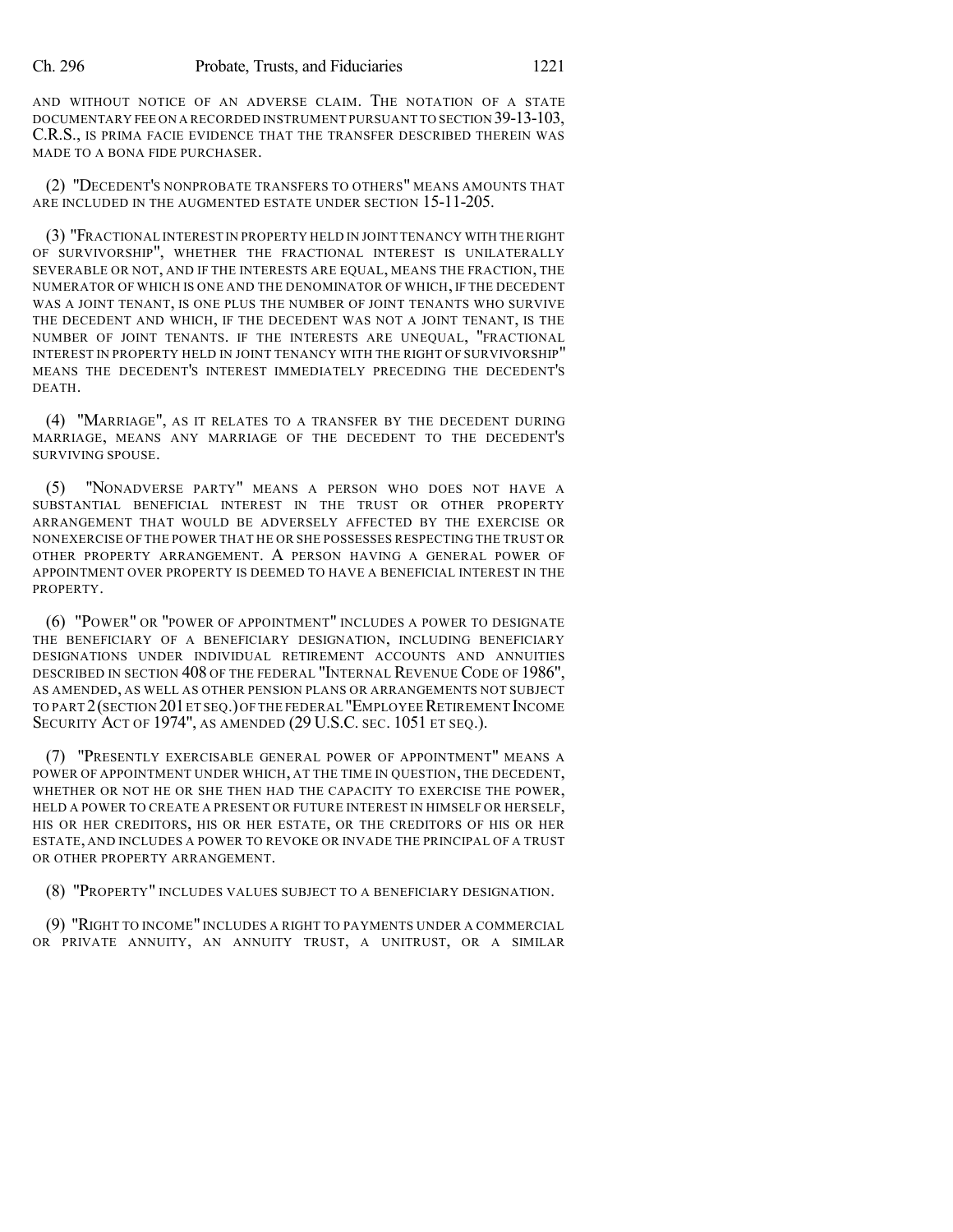ARRANGEMENT.

(10) "TRANSFER", AS IT RELATES TO A TRANSFER BY OR ON BEHALF OF THE DECEDENT, INCLUDES:

(a) AN EXERCISE OR RELEASE OF A PRESENTLY EXERCISABLE GENERAL POWER OF APPOINTMENT HELD BY THE DECEDENT;

(b) A LAPSE AT DEATH OF A PRESENTLY EXERCISABLE GENERAL POWER OF APPOINTMENT HELD BY THE DECEDENT; AND

(c) AN EXERCISE, RELEASE, OR LAPSE OF A PRESENTLY EXERCISABLE GENERAL POWER OF APPOINTMENT THAT THE DECEDENT CREATED IN HIMSELF OR HERSELF AND OF A POWER DESCRIBED IN SECTION  $15-11-205$  (2) (b) THAT THE DECEDENT CONFERRED ON A NONADVERSE PARTY.

(11) "VALUE", UNLESS OTHERWISE INDICATED, MEANS FAIR MARKET VALUE AS OF THE DECEDENT'S DATE OF DEATH.

**15-11-202. [Similar to 15-11-201]Elective-share.**(1) **Elective-share amount.** THE SURVIVING SPOUSE OF A DECEDENT WHO DIES DOMICILED IN THIS STATE HAS A RIGHT OFELECTION, UNDER THE LIMITATIONS AND CONDITIONS STATED IN THIS PART 2, TO TAKE AN ELECTIVE-SHARE AMOUNT EQUAL TO FIFTY PERCENT OF THE VALUE OF THE MARITAL-PROPERTY PORTION OF THE AUGMENTED ESTATE.

(2) (a) **Supplemental elective-share amount.** IF THE SUM OF THE AMOUNTS DESCRIBED IN SECTIONS 15-11-207, 15-11-209 (1) (a), AND THAT PART OF THE ELECTIVE-SHARE AMOUNT PAYABLE FROM THE DECEDENT'S NET PROBATE ESTATE AND NONPROBATE TRANSFERS TO OTHERS UNDER SECTION 15-11-209(3)(a) AND (3) (b)IS LESS THAN FIFTY THOUSAND DOLLARS, THE SURVIVING SPOUSE IS ENTITLED TO A SUPPLEMENTAL ELECTIVE-SHARE AMOUNT EQUAL TO FIFTY THOUSAND DOLLARS, MINUS THE SUM OF THE AMOUNTS DESCRIBED IN THOSE SECTIONS. THE SUPPLEMENTAL ELECTIVE-SHARE AMOUNT IS PAYABLE FROM THE DECEDENT'S NET PROBATE ESTATE AND FROM RECIPIENTS OF THE DECEDENT'S NONPROBATE TRANSFERS TO OTHERS IN THE ORDER OF PRIORITY SET FORTH IN SECTION 15-11-209 (3) (a) AND (3) (b).

(b) THE COURT SHALL INCREASE OR DECREASE THE DOLLAR AMOUNT STATED IN PARAGRAPH (a) OF THIS SUBSECTION (2)BASED ON THE COST OF LIVING ADJUSTMENT AS CALCULATED AND SPECIFIED IN SECTION 15-10-112.

(3) **Effect of election on statutory benefits.** IF THE RIGHT OF ELECTION IS EXERCISED BY OR ON BEHALF OF THE SURVIVING SPOUSE, THE EXEMPT PROPERTY AND FAMILY ALLOWANCE, IF ANY, ARE NOT CHARGED AGAINST BUT ARE IN ADDITION TO THE ELECTIVE-SHARE AND SUPPLEMENTAL ELECTIVE-SHARE AMOUNTS.

(4) **Nondomiciliary.** THE RIGHT, IF ANY, OF THE SURVIVING SPOUSE OF A DECEDENT WHO DIES DOMICILED OUTSIDE THIS STATE TO TAKE AN ELECTIVE-SHARE IN PROPERTY IN THIS STATE IS GOVERNED BY THE LAW OF THE DECEDENT'S DOMICILE AT DEATH.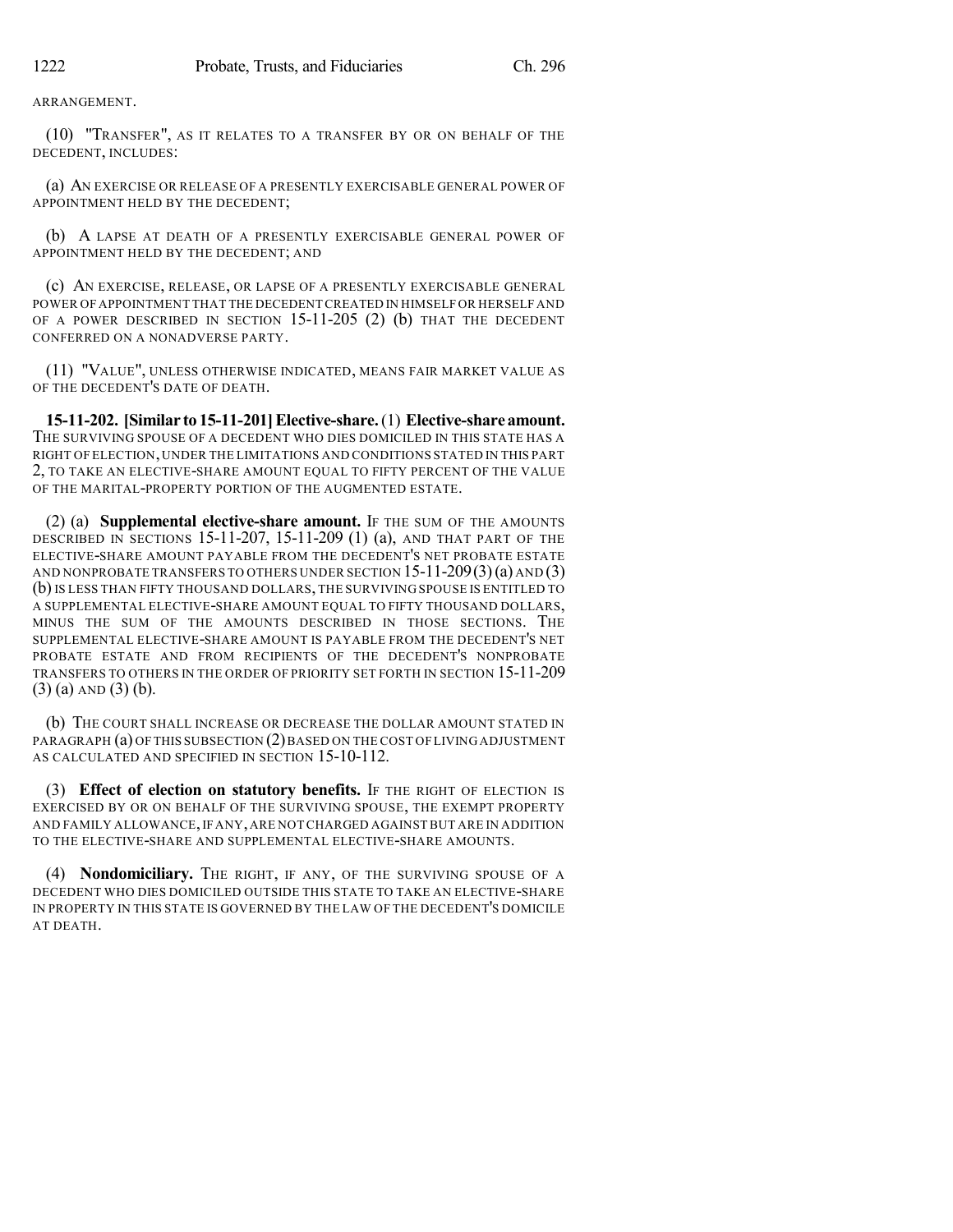**15-11-203. [Similar to 15-11-201 (1)] Composition of the marital-property portion of the augmented estate.** (1) SUBJECT TO SECTION 15-11-208, THE VALUE OF THE AUGMENTED ESTATE, TO THE EXTENT PROVIDED IN SECTIONS 15-11-204, 15-11-205,15-11-206,AND 15-11-207,CONSISTS OF THE SUM OF THE VALUES OF ALL PROPERTY, WHETHER REAL OR PERSONAL, MOVABLE OR IMMOVABLE, TANGIBLE OR INTANGIBLE, WHEREVER SITUATED, THAT CONSTITUTES:

(a) THE DECEDENT'S NET PROBATE ESTATE;

(b) THE DECEDENT'S NONPROBATE TRANSFERS TO OTHERS;

(c) THE DECEDENT'S NONPROBATE TRANSFERS TO THE SURVIVING SPOUSE; AND

(d) THE SURVIVING SPOUSE'S PROPERTY AND NONPROBATE TRANSFERS TO OTHERS.

(2) THE VALUE OF THE MARITAL-PROPERTY PORTION OF THE AUGMENTED ESTATE CONSISTS OF THE SUM OF THE VALUES OF THE FOUR COMPONENTS OF THE AUGMENTED ESTATE AS DETERMINED UNDER SUBSECTION (1) OF THIS SECTION MULTIPLIED BY THE FOLLOWING PERCENTAGE:

| IF THE DECEDENT AND THE SPOUSE | THE PERCENTAGE IS:        |
|--------------------------------|---------------------------|
| WERE MARRIED TO EACH OTHER:    |                           |
|                                |                           |
| LESS THAN 1 YEAR               | SUPPLEMENTAL AMOUNT ONLY. |
| 1 YEAR BUT LESS THAN 2 YEARS   | $10\%$                    |
| 2 YEARS BUT LESS THAN 3 YEARS  | 20%                       |
| 3 YEARS BUT LESS THAN 4 YEARS  | 30%                       |
| 4 YEARS BUT LESS THAN 5 YEARS  | 40%                       |
| 5 YEARS BUT LESS THAN 6 YEARS  | 50%                       |
| 6 YEARS BUT LESS THAN 7 YEARS  | 60%                       |
| 7 YEARS BUT LESS THAN 8 YEARS  | 70%                       |
| 8 YEARS BUT LESS THAN 9 YEARS  | 80%                       |
| 9 YEARS BUT LESS THAN 10 YEARS | $90\%$                    |
| 10 YEARS OR MORE               | $100\%$                   |
|                                |                           |

**15-11-204. [Similar to 15-11-201 (2) (a)] Decedent's net probate estate.** THE VALUE OF THE AUGMENTED ESTATE INCLUDES THE VALUE OF THE DECEDENT'S PROBATE ESTATE, REDUCED BY FUNERAL AND ADMINISTRATIVE EXPENSES, FAMILY ALLOWANCE, EXEMPT PROPERTY, AND ENFORCEABLE CLAIMS.

**15-11-205. [Similar to 15-11-201 (2)(b)] Decedent's nonprobate transfersto others.** THE VALUE OF THE AUGMENTED ESTATE INCLUDES THE VALUE OF THE DECEDENT'S NONPROBATE TRANSFERS TO OTHERS, NOT INCLUDED IN THE DECEDENT'S PROBATE ESTATE UNDER SECTION 15-11-204, OF ANY OF THE FOLLOWING TYPES, IN THE AMOUNT PROVIDED RESPECTIVELY FOR EACH TYPE OF TRANSFER:

(1) PROPERTY OWNED OR OWNED IN SUBSTANCE BY THE DECEDENT IMMEDIATELY BEFORE DEATH THAT PASSED OUTSIDE PROBATE AT THE DECEDENT'S DEATH. PROPERTY INCLUDED UNDER THIS CATEGORY CONSISTS OF: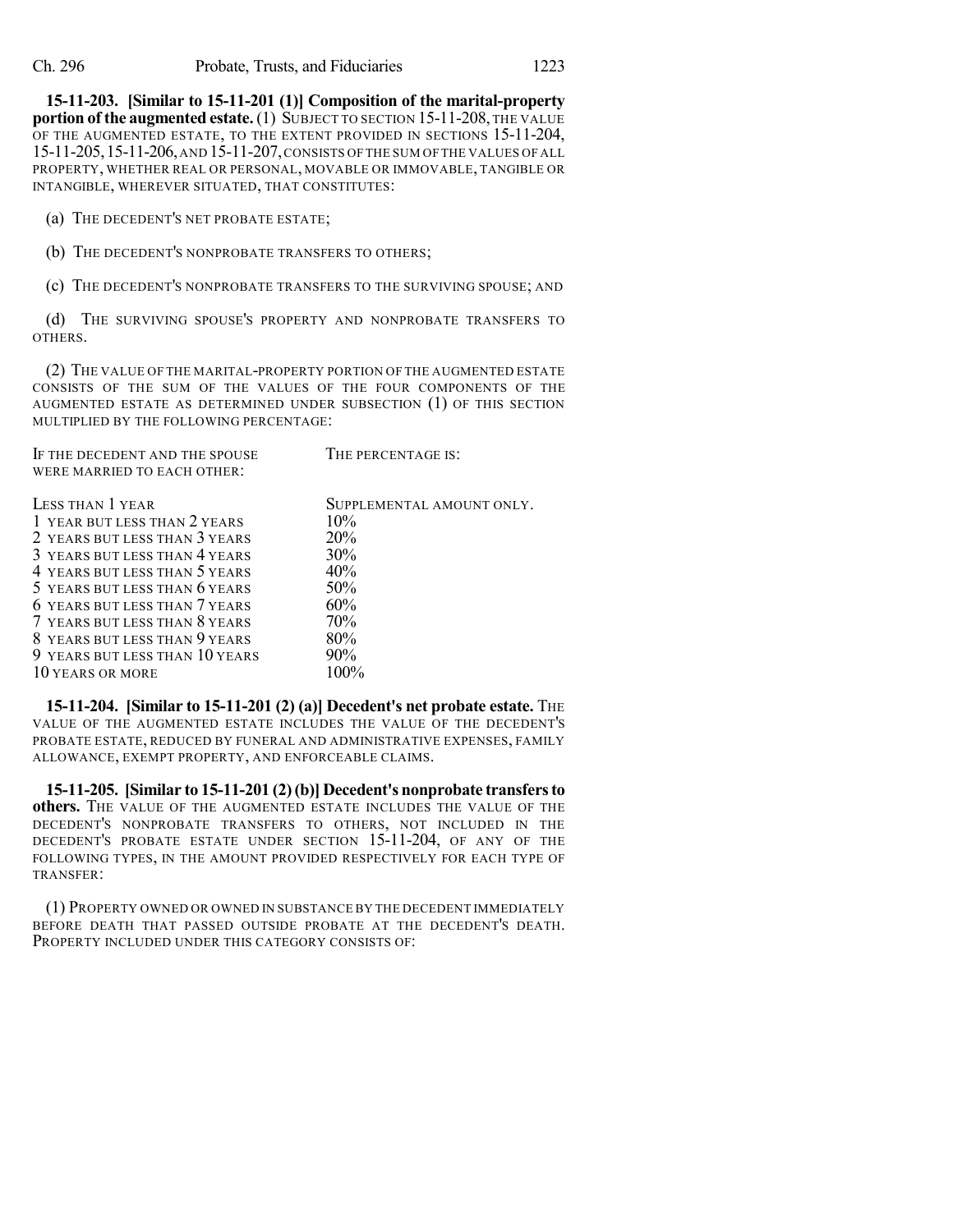(a) PROPERTY OVER WHICH THE DECEDENT ALONE,IMMEDIATELY BEFORE DEATH, HELD OR RETAINED A PRESENTLY EXERCISABLE GENERAL POWER OF APPOINTMENT. THE AMOUNT INCLUDED IS THE VALUE OF THE PROPERTY SUBJECT TO THE POWER, TO THE EXTENT THAT THE PROPERTY PASSED AT THE DECEDENT'S DEATH, BY EXERCISE, RELEASE, LAPSE, IN DEFAULT, OR OTHERWISE TO OR FOR THE BENEFIT OF ANY PERSON OTHER THAN THE DECEDENT'S ESTATE OR SURVIVING SPOUSE; EXCEPT THAT PROPERTY OVER WHICH THE DECEDENT HAD ONLY A TESTAMENTARY POWER OF APPOINTMENT IS NOT INCLUDED. PROPERTY OVER WHICH THE DECEDENT HAD A GENERAL INTER VIVOS POWER OF APPOINTMENT OR WITHDRAWAL CREATED IN THE DECEDENT BY A THIRD PARTY IS INCLUDABLE UNLESS THE GOVERNING INSTRUMENT CONTAINS A PROVISION FOR ITS TERMINATION OR LAPSE, IN FULL OR IN PART, DURING THE LIFE OF THE DECEDENT.

(b) THE DECEDENT'S FRACTIONAL INTEREST IN REAL PROPERTY HELD BY THE DECEDENT IN JOINT TENANCY WITH THE RIGHT OF SURVIVORSHIP CREATED DURING THE MARRIAGE TO THE SURVIVING SPOUSE, EXCEPT AS PROVIDED IN SECTION 15-11-208, AND THE DECEDENT'S FRACTIONAL INTEREST IN PERSONAL PROPERTY HELD BY THE DECEDENT IN JOINT TENANCY WITH THE RIGHT OF SURVIVORSHIP. THE AMOUNT INCLUDED IS THE VALUE OF THE DECEDENT'S FRACTIONAL INTEREST, TO THE EXTENT THAT THE FRACTIONAL INTEREST PASSED BY RIGHT OF SURVIVORSHIP AT THE DECEDENT'S DEATH TO A SURVIVING JOINT TENANT OTHER THAN THE DECEDENT'S SURVIVING SPOUSE.

(c) THE DECEDENT'S OWNERSHIP INTEREST IN PROPERTY OR ACCOUNTS HELD IN POD, TOD, OR CO-OWNERSHIP REGISTRATION WITH THE RIGHT OF SURVIVORSHIP. THE AMOUNT INCLUDED IS THE VALUE OF THE DECEDENT'S OWNERSHIP INTEREST,TO THE EXTENT THAT THE DECEDENT'S OWNERSHIP INTEREST PASSED AT THE DECEDENT'S DEATH TO OR FOR THE BENEFIT OF ANY PERSON OTHER THAN THE DECEDENT'S ESTATE OR SURVIVING SPOUSE.

(d) EXCEPT AS PROVIDED IN SECTION 15-11-208, PROCEEDS OF INSURANCE, INCLUDING ACCIDENTAL DEATH BENEFITS, ON THE LIFE OF THE DECEDENT IF THE DECEDENT OWNED THE INSURANCE POLICY IMMEDIATELY BEFORE DEATH OR IF AND TO THE EXTENT THAT THE DECEDENT ALONE AND IMMEDIATELY BEFORE DEATH HELD A PRESENTLY EXERCISABLE GENERAL POWER OF APPOINTMENT OVER THE POLICY OR ITS PROCEEDS. THE AMOUNT INCLUDED IS THE VALUE OF THE PROCEEDS, TO THE EXTENT THAT THEY WERE PAYABLE AT THE DECEDENT'S DEATH TO OR FOR THE BENEFIT OF THE DECEDENT'S ESTATE OR SURVIVING SPOUSE.

(2) PROPERTY TRANSFERRED IN ANY OFTHE FOLLOWING FORMS BY THE DECEDENT DURING MARRIAGE:

(a) ANY IRREVOCABLE TRANSFER IN WHICH THE DECEDENT RETAINED THE RIGHT TO THE POSSESSION OR ENJOYMENT OF, OR TO THE INCOME FROM, THE PROPERTY IF AND TO THE EXTENT THAT THE DECEDENT'S RIGHT TERMINATED AT OR CONTINUED BEYOND THE DECEDENT'S DEATH. THE AMOUNT INCLUDED IS THE VALUE OF THE FRACTION OF THE PROPERTY TO WHICH THE DECEDENT'S RIGHT RELATED, TO THE EXTENT THAT THE FRACTION OF THE PROPERTY PASSED OUTSIDE PROBATE TO OR FOR THE BENEFIT OF ANY PERSON OTHER THAN THE DECEDENT'S ESTATE OR SURVIVING SPOUSE; OR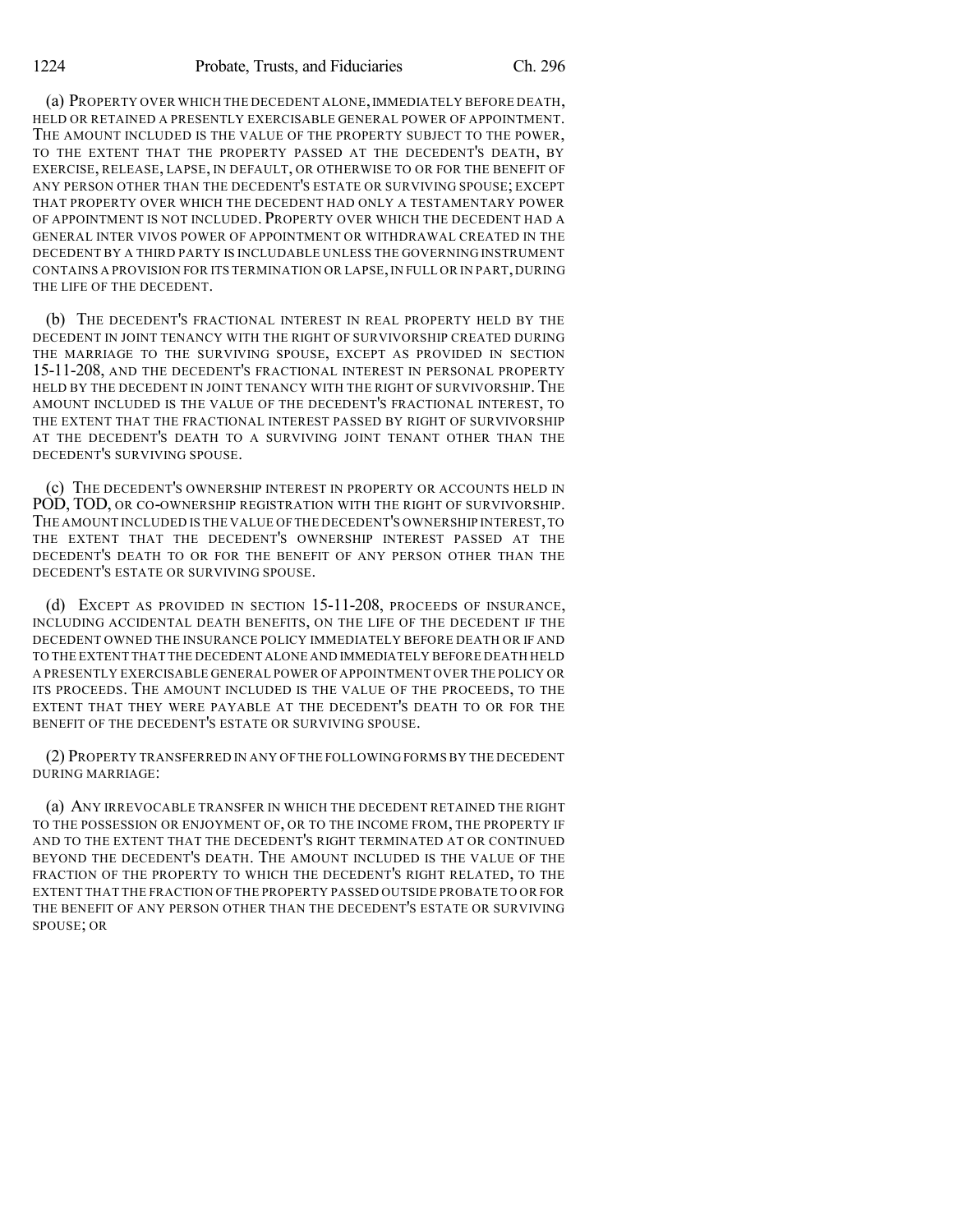(b) ANY TRANSFER IN WHICH THE DECEDENT CREATED A POWER OVER THE INCOME OR PRINCIPAL OF THE TRANSFERRED PROPERTY, EXERCISABLE BY THE DECEDENT ALONE OR IN CONJUNCTION WITH ANY OTHER PERSON OR EXERCISABLE BY A NONADVERSE PARTY, FOR THE BENEFIT OF THE DECEDENT, THE DECEDENT'S CREDITORS, THE DECEDENT'S ESTATE, OR THE CREDITORS OF THE DECEDENT'S ESTATE. THE AMOUNT INCLUDED WITH RESPECT TO A POWER OVER PROPERTY IS THE VALUE OF THE PROPERTY SUBJECT TO THE POWER,AND THE AMOUNT INCLUDED WITH RESPECT TO A POWER OVER INCOME IS THE VALUE OF THE PROPERTY THAT PRODUCES OR PRODUCED THE INCOME, TO THE EXTENT THAT THE POWER IN EITHER CASE WAS EXERCISABLE AT THE DECEDENT'S DEATH TO OR FOR THE BENEFIT OF ANY PERSON OTHER THAN THE DECEDENT'S SURVIVING SPOUSE OR TO THE EXTENT THAT THE PROPERTY SUBJECT TO THE POWER PASSED AT THE DECEDENT'S DEATH,BY EXERCISE, RELEASE, LAPSE, IN DEFAULT, OR OTHERWISE TO OR FOR THE BENEFIT OF ANY PERSON OTHER THAN THE DECEDENT'S ESTATE OR SURVIVING SPOUSE. IF THE POWER IS A POWER OVER BOTH INCOME AND PROPERTY AND THE PRECEDING SENTENCE PRODUCES DIFFERENT AMOUNTS,THE AMOUNT INCLUDED IS THE GREATER AMOUNT.

(3) PROPERTY THAT PASSED DURING MARRIAGE AND DURING THE TWO-YEAR PERIOD NEXT PRECEDING THE DECEDENT'S DEATH AS A RESULT OF A TRANSFER BY THE DECEDENT IF THE TRANSFER WAS OF ANY OF THE FOLLOWING TYPES:

(a) ANY PROPERTY THAT PASSED AS A RESULT OF THE TERMINATION OF A RIGHT OR INTEREST IN, OR POWER OVER, PROPERTY THAT WOULD HAVE BEEN INCLUDED IN THE AUGMENTED ESTATE UNDER PARAGRAPH  $(a)$ ,  $(b)$ , OR  $(c)$  OF SUBSECTION  $(1)$  OF THIS SECTION OR UNDER SUBSECTION (2) OF THIS SECTION IF THE RIGHT, INTEREST, OR POWER HAD NOT TERMINATED UNTIL THE DECEDENT'S DEATH. THE AMOUNT INCLUDED IS THE VALUE OF THE PROPERTY THAT WOULD HAVE BEEN INCLUDED UNDER THOSE PROVISIONS IF THE PROPERTY WERE VALUED AT THE TIME THAT THE RIGHT, INTEREST, OR POWER TERMINATED AND IS INCLUDED ONLY TO THE EXTENT THAT THE PROPERTY PASSED UPON TERMINATION TO OR FOR THE BENEFIT OF ANY PERSON OTHER THAN THE DECEDENT OR THE DECEDENT'S ESTATE, SPOUSE, OR SURVIVING SPOUSE. AS USED IN THIS SUBPARAGRAPH (I), "TERMINATION", WITH RESPECT TO A RIGHT OR AN INTEREST IN PROPERTY, OCCURS WHEN THE RIGHT OR INTEREST TERMINATES BY THE TERMS OF THE GOVERNING INSTRUMENT OR THE DECEDENT TRANSFERS OR RELINQUISHES THE RIGHT OF INTEREST AND, WITH RESPECT TO A POWER OVER PROPERTY, WHEN THE POWER TERMINATES BY EXERCISE, RELEASE, LAPSE, IN DEFAULT, OR OTHERWISE; EXCEPT THAT, WITH RESPECT TO A POWER DESCRIBED IN SUBPARAGRAPH  $(I)$  OF PARAGRAPH  $(a)$  OF THIS SUBSECTION  $(1)$ , "TERMINATION"OCCURS WHEN THE POWER IS TERMINATED BY EXERCISE OR RELEASE BUT NOT OTHERWISE.

(b) ANY TRANSFER OF, OR RELATING TO, AN INSURANCE POLICY ON THE LIFE OF THE DECEDENT IF THE PROCEEDS WOULD HAVE BEEN INCLUDED IN THE AUGMENTED ESTATE UNDER SUBPARAGRAPH (IV)OFPARAGRAPH (a) OF THIS SUBSECTION (1)HAD THE TRANSFER NOT OCCURRED. THE AMOUNT INCLUDED IS THE VALUE OF THE INSURANCE PROCEEDS TO THE EXTENT THAT THE PROCEEDS WERE PAYABLE AT THE DECEDENT'S DEATH TO OR FOR THE BENEFIT OF THE DECEDENT'S ESTATE OR SURVIVING SPOUSE.

(c) ANY TRANSFER OF PROPERTY, TO THE EXTENT NOT OTHERWISE INCLUDED IN THE AUGMENTED ESTATE, MADE TO OR FOR THE BENEFIT OF A PERSON OTHER THAN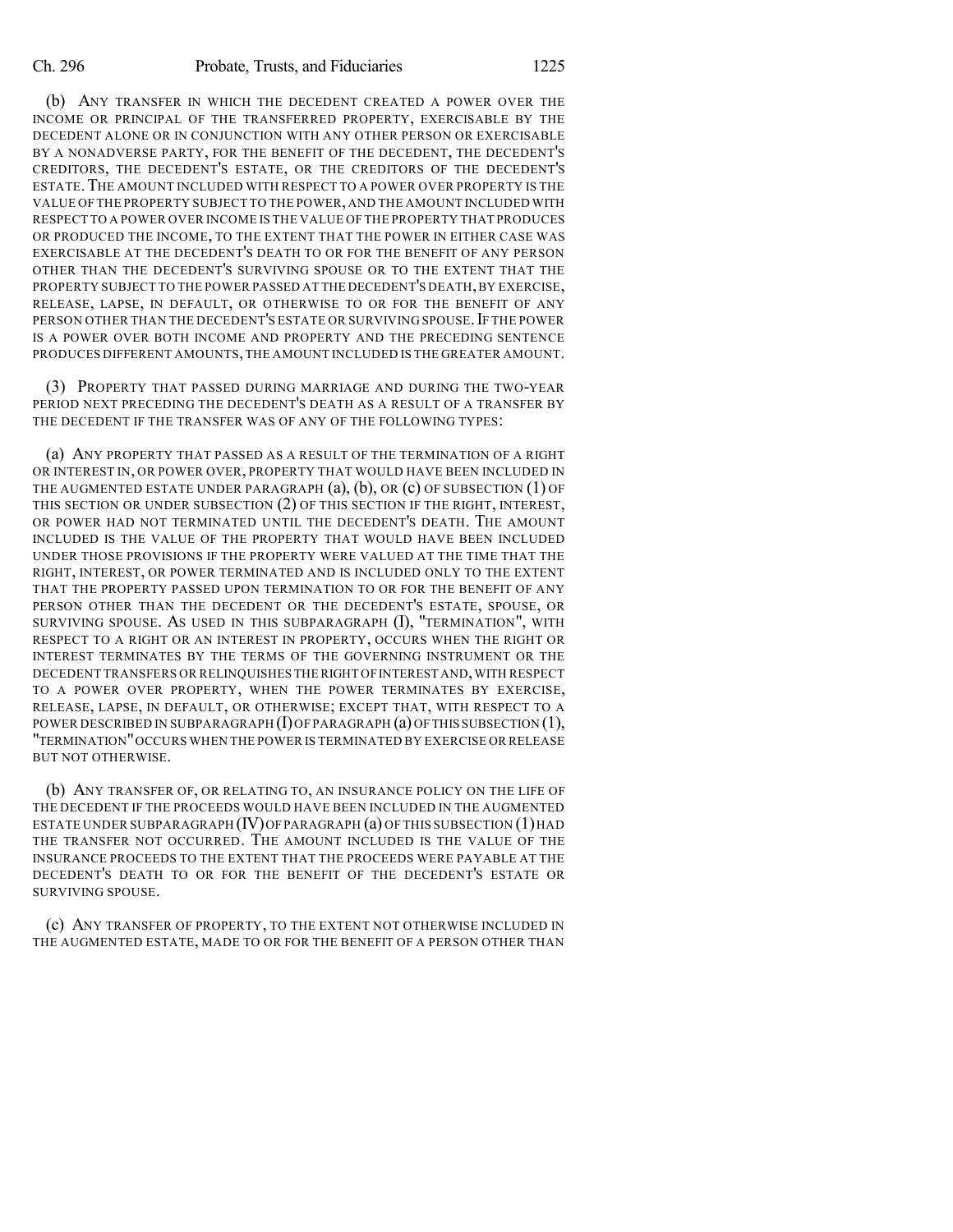THE DECEDENT'S SURVIVING SPOUSE. THE AMOUNT INCLUDED IS THE VALUE OF THE TRANSFERRED PROPERTY TO THE EXTENT THAT THE AGGREGATE TRANSFERS TO ANY ONE DONEE IN EITHER OF THE TWO YEARS EXCEEDED THE AMOUNT EXCLUDABLE FROM TAXABLE GIFTS UNDER 26 U.S.C. SEC. 2503 (b) OR ITS SUCCESSOR ON THE DATE NEXT PRECEDING THE DATE OF THE DECEDENT'S DEATH.

**15-11-206. [Similar to 15-11-202 (2)(c)] Decedent's nonprobate transfersto the surviving spouse.** EXCLUDING PROPERTY PASSING TO THE SURVIVING SPOUSE UNDER THE FEDERAL SOCIAL SECURITY SYSTEM AFTER THE DECEDENT'S DATE OF DEATH, THE VALUE OF THE AUGMENTED ESTATE INCLUDES THE VALUE OF THE DECEDENT'S NONPROBATE TRANSFERS TO THE DECEDENT'S SURVIVING SPOUSE, WHICH CONSIST OF ALL PROPERTY THAT PASSED OUTSIDE PROBATE AT THE DECEDENT'S DEATH FROM THE DECEDENT TO THE SURVIVING SPOUSE BY REASON OF THE DECEDENT'S DEATH, INCLUDING:

(1) THE DECEDENT'S FRACTIONAL INTEREST IN PROPERTY HELD AS A JOINT TENANT WITH THE RIGHT OF SURVIVORSHIP, TO THE EXTENT THAT THE DECEDENT'S FRACTIONAL INTEREST PASSED TO THE SURVIVING SPOUSE AS SURVIVING JOINT TENANT;

(2) THE DECEDENT'S OWNERSHIP INTEREST IN PROPERTY OR ACCOUNTS HELD IN POD, TOD, OR CO-OWNERSHIP REGISTRATION WITH THE RIGHT OF SURVIVORSHIP, TO THE EXTENT THE DECEDENT'S OWNERSHIP INTEREST PASSED TO THE SURVIVING SPOUSE AS SURVIVING CO-OWNER; AND

ALL OTHER PROPERTY THAT WOULD HAVE BEEN INCLUDED IN THE AUGMENTED ESTATE UNDER SECTION 15-11-205(1)OR (2)HAD IT PASSED TO OR FOR THE BENEFIT OF A PERSON OTHER THAN THE DECEDENT'S SPOUSE, SURVIVING SPOUSE, THE DECEDENT, OR THE DECEDENT'S CREDITORS, ESTATE, OR ESTATE CREDITORS.

**15-11-207. [Similar to 15-11-202 (2) (d)] Surviving spouse's property and nonprobate transfers to others.** (1) EXCEPT TO THE EXTENT INCLUDED IN THE AUGMENTED ESTATE UNDER SECTION 15-11-204 OR 15-11-206, THE VALUE OF THE AUGMENTED ESTATE INCLUDES THE VALUE OF:

(a) PROPERTY THAT WAS OWNED BY THE DECEDENT'S SURVIVING SPOUSE AT THE DECEDENT'S DEATH, INCLUDING:

(I) THE SURVIVING SPOUSE'S FRACTIONAL INTEREST IN REAL PROPERTY HELD IN JOINT TENANCY WITH THE RIGHT OF SURVIVORSHIP CREATED DURING THE MARRIAGE TO THE DECEDENT,EXCEPT AS PROVIDED IN SECTION 15-11-208,AND THE SURVIVING SPOUSE'S FRACTIONAL INTEREST IN PERSONAL PROPERTY HELD BY THE SURVIVING SPOUSE IN JOINT TENANCY WITH THE RIGHT OF SURVIVORSHIP;

(II) THE SURVIVING SPOUSE'S OWNERSHIP INTEREST IN PROPERTY OR ACCOUNTS HELD IN POD, TOD, OR CO-OWNERSHIP REGISTRATION WITH THE RIGHT OF SURVIVORSHIP; AND

(III) PROPERTY THAT PASSED TO THE SURVIVING SPOUSE BY REASON OF THE DECEDENT'S DEATH BUT NOT INCLUDING THE SPOUSE'S RIGHT TO FAMILY ALLOWANCE, EXEMPT PROPERTY, OR PAYMENTS UNDER THE FEDERAL SOCIAL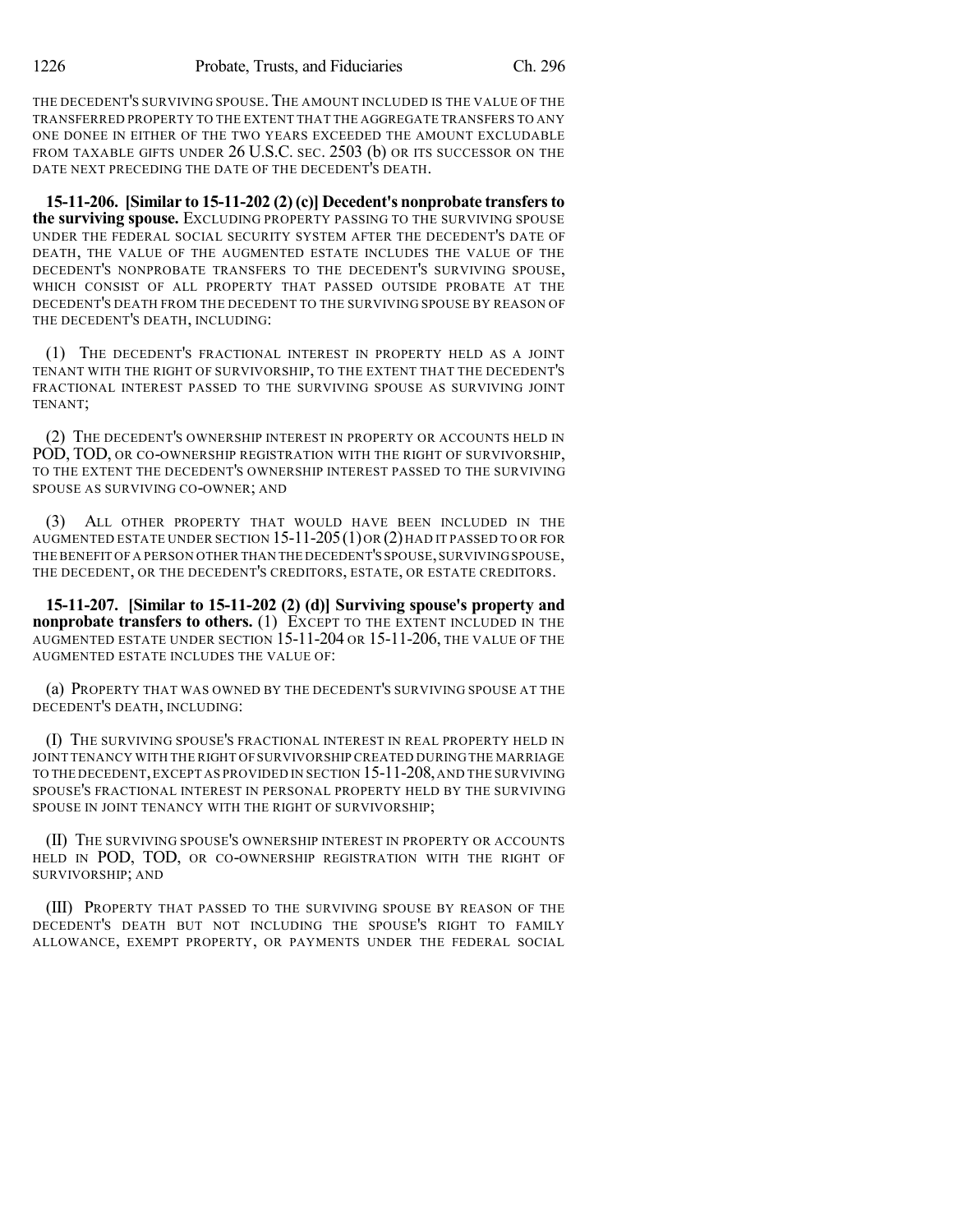#### SECURITY SYSTEM AFTER THE DECEDENT'S DATE OF DEATH; AND

(b) PROPERTY THAT WOULD HAVE BEEN INCLUDED IN THE SURVIVING SPOUSE'S NONPROBATE TRANSFERS TO OTHERS, OTHER THAN THE SPOUSE'S FRACTIONAL AND OWNERSHIP INTERESTS INCLUDED UNDER SUBPARAGRAPHS (I) AND (II) OF PARAGRAPH (a) OF THIS SUBSECTION (1) HAD THE SPOUSE BEEN THE DECEDENT.

(2) PROPERTY INCLUDED UNDER THIS SECTION IS VALUED AT THE DECEDENT'S DEATH, TAKING THE FACT THAT THE DECEDENT PREDECEASED THE SPOUSE INTO ACCOUNT, BUT FOR PURPOSES OF SUBPARAGRAPHS  $(I)$  AND  $(II)$  OF PARAGRAPH  $(a)$ OF SUBSECTION (1)OF THIS SECTION,THE VALUES OF THE SPOUSE'S FRACTIONAL AND OWNERSHIP INTERESTS ARE DETERMINED IMMEDIATELY BEFORE THE DECEDENT'S DEATH IF THE DECEDENT WAS THEN A JOINT TENANT OR A CO-OWNER OF THE PROPERTY OR ACCOUNTS. FOR PURPOSES OF THIS SUBSECTION (2), PROCEEDS OF INSURANCE THAT WOULD HAVE BEEN INCLUDED IN THE SPOUSE'S NONPROBATE TRANSFERS TO OTHERS UNDER SECTION  $15$ - $11$ - $205(1)(d)$  are not valued as if he OR SHE WERE DECEASED.

(3) THE VALUE OF PROPERTY INCLUDED UNDER THIS SECTION IS REDUCED BY ENFORCEABLE CLAIMS AGAINST THE SURVIVING SPOUSE.

**15-11-208. [Similar to15-11-202(3)]Exclusions, valuations,andoverlapping application.** (1) **Exclusions.** (a) THE VALUE OF ANY PROPERTY IS EXCLUDED FROM THE DECEDENT'S NONPROBATE TRANSFERS TO OTHERS:

(I) TO THE EXTENT THE DECEDENT RECEIVED ADEQUATE AND FULL CONSIDERATION IN MONEY OR MONEY'S WORTH FOR A TRANSFER OF THE PROPERTY; OR

(II) IF THE PROPERTY WAS TRANSFERRED WITH THE WRITTEN JOINDER OF, OR IF THE TRANSFER WAS CONSENTED TO IN WRITING BY, THE SURVIVING SPOUSE; OR

(III) IF THE PROPERTY WAS TRANSFERRED TO A BONA FIDE PURCHASER.

(b) FOR PURPOSES OF THIS SUBSECTION (1), IN THE ABSENCE OF A FINDING OF A CONTRARY INTENT, JOINDER IN THE FILING OF A GIFT TAX RETURN DOES NOT CONSTITUTE CONSENT OR JOINDER.

(c) ANY LIFE INSURANCE MAINTAINED PURSUANT TO A MARRIAGE DISSOLUTION SETTLEMENT AGREEMENT OR COURT ORDER OR ANY DISTRIBUTION FROM A PLAN QUALIFIED UNDER SECTION 401 (a) OF THE FEDERAL "INTERNAL REVENUE CODE OF 1986",AS AMENDED,IS EXCLUDED FROM THE DECEDENT'S NONPROBATE TRANSFERS TO OTHERS TO THE EXTENT SUCH ITEMS ARE PAYABLE TO A PERSON OTHER THAN THE SURVIVING SPOUSE.

(d) LIFE INSURANCE, ACCIDENT INSURANCE, PENSION, PROFIT SHARING, RETIREMENT, AND OTHER BENEFIT PLANS PAYABLE TO PERSONS OTHER THAN THE DECEDENT'S SURVIVING SPOUSE OR THE DECEDENT'S ESTATE ARE EXCLUDED FROM THE AUGMENTED ESTATE.

(e) ANY COMPLETED TRANSFERS MADE BY THE DECEDENT PRIOR TO JULY 1,1974,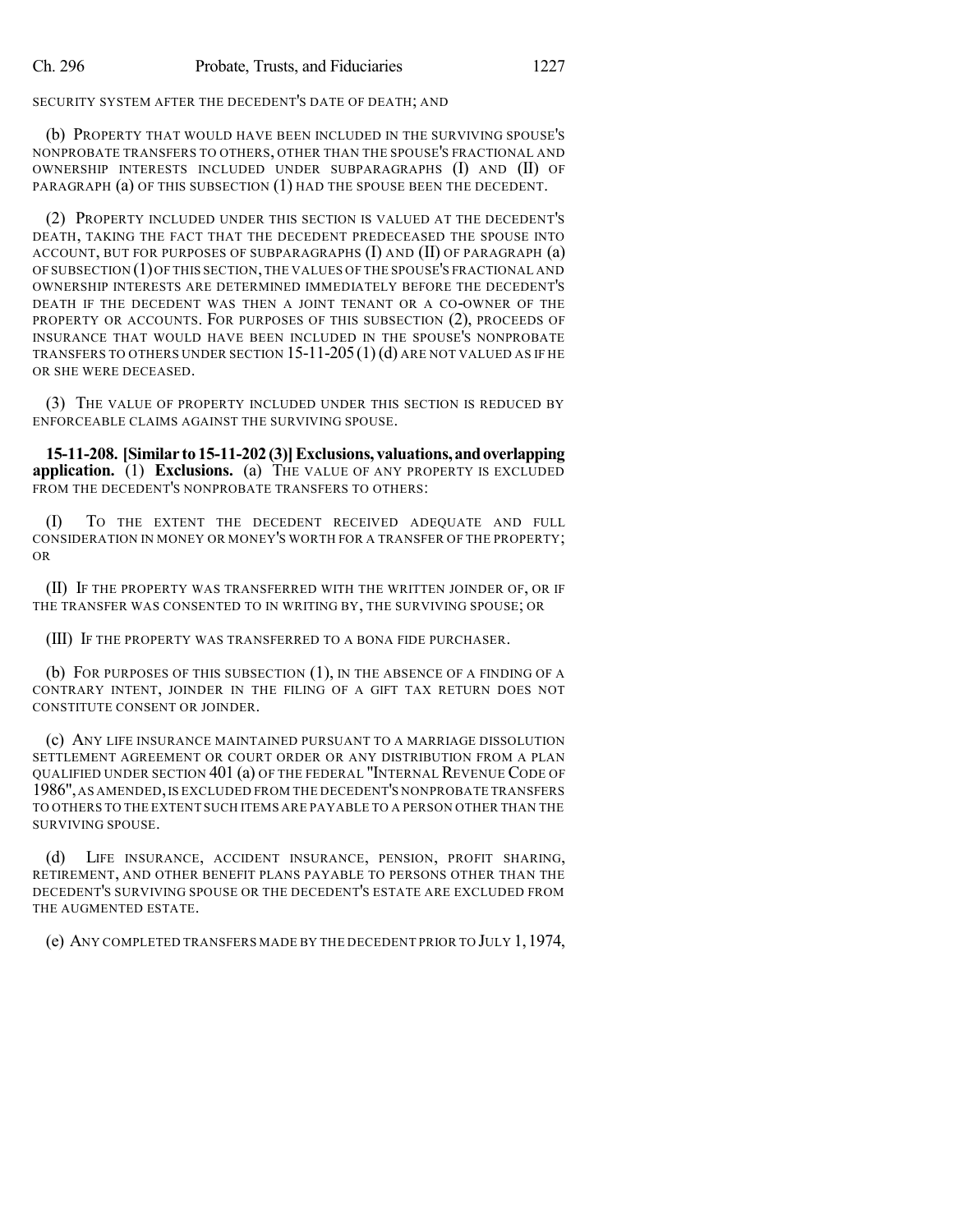ARE EXCLUDED FROM THE DECEDENT'S NONPROBATE TRANSFERS TO OTHERS.

(f) ANY FRACTIONAL INTEREST IN REAL PROPERTY HELD IN JOINT TENANCY WITH THE RIGHT OF SURVIVORSHIP,IF SUCH JOINT TENANCY WAS CREATED BY A DONATIVE TRANSFER BY SOMEONE OTHER THAN THE DECEDENT OR THE SURVIVING SPOUSE, IS EXCLUDED FROM THE AUGMENTED ESTATE.

(2) **Valuations.** THE VALUE OF PROPERTY:

(a) INCLUDED IN THE AUGMENTED ESTATE UNDER SECTION 15-11-205,15-11-206, OR 15-11-207 IS REDUCED IN EACH CATEGORY BY ENFORCEABLE CLAIMS AGAINST THE INCLUDED PROPERTY; AND

(b) INCLUDES THE COMMUTED VALUE OF ANY PRESENT OR FUTURE INTEREST AND THE COMMUTED VALUE OF AMOUNTS PAYABLE UNDER ANY TRUST, LIFE INSURANCE SETTLEMENT OPTION,ANNUITY CONTRACT,PUBLIC OR PRIVATE PENSION,DISABILITY COMPENSATION, DEATH BENEFIT OR RETIREMENT PLAN, OR ANY SIMILAR ARRANGEMENT, EXCLUSIVE OF THE FEDERAL SOCIAL SECURITY SYSTEM.

(3) **Overlapping application - no double inclusion.** IN CASE OF OVERLAPPING APPLICATION TO THE SAME PROPERTY OF THE PROVISIONS OF SECTION 15-11-205, 15-11-206, OR 15-11-207, THE PROPERTY IS INCLUDED IN THE AUGMENTED ESTATE UNDER THE PROVISION YIELDING THE HIGHEST VALUE AND UNDER ONLY ONE OVERLAPPING PROVISION IF THEY ALL YIELD THE SAME VALUE.

**15-11-209. [Similar to15-11-203]Sourcesfromwhichelective-sharepayable.** (1) **Elective-share amount only.** (a) IN A PROCEEDING FOR AN ELECTIVE-SHARE, THE FOLLOWING ARE APPLIED FIRST TO SATISFY THE ELECTIVE-SHARE AMOUNT AND TO REDUCE OR ELIMINATE ANY CONTRIBUTIONS DUE FROM THE DECEDENT'S PROBATE ESTATE AND RECIPIENTS OF THE DECEDENT'S NONPROBATE TRANSFERS TO OTHERS:

(I) AMOUNTS INCLUDED IN THE AUGMENTED ESTATE UNDER SECTION 15-11-204 (THE NET PROBATE ESTATE)WHICH PASS OR HAVE PASSED TO THE SURVIVING SPOUSE BY TESTATE OR INTESTATE SUCCESSION AND AMOUNTS INCLUDED IN THE AUGMENTED ESTATE UNDER SECTION 15-11-206; AND

THE MARITAL-PROPERTY PORTION OF AMOUNTS INCLUDED IN THE AUGMENTED ESTATE UNDER SECTION 15-11-207 (THE SPOUSE'S PROPERTY).

(b) FOR THE PURPOSES OF THIS SUBSECTION (1), IF THE SURVIVING SPOUSE DISCLAIMS ANY PROPERTY, INCLUDING INTERESTS IN TRUST CREATED BY THE DECEDENT, SUCH PROPERTY SHALL NOT BE APPLIED UNDER THIS SUBSECTION (1) TO THE EXTENT THAT SUCH PROPERTY PASSES TO A PERSON OTHER THAN THE SURVIVING SPOUSE.

(2) **Marital-property portion.** THE MARITAL-PROPERTY PORTION UNDER SUBPARAGRAPH (II) OF PARAGRAPH (a) OF SUBSECTION (1) OF THIS SECTION IS COMPUTED BY MULTIPLYING THE VALUE OF THE AMOUNTS INCLUDED IN THE AUGMENTED ESTATE UNDER SECTION 15-11-207 BY THE PERCENTAGE OF THE AUGMENTED ESTATE SET FORTH IN THE SCHEDULE IN SECTION 15-11-203 (2) APPROPRIATE TO THE LENGTH OF TIME THE SPOUSE AND THE DECEDENT WERE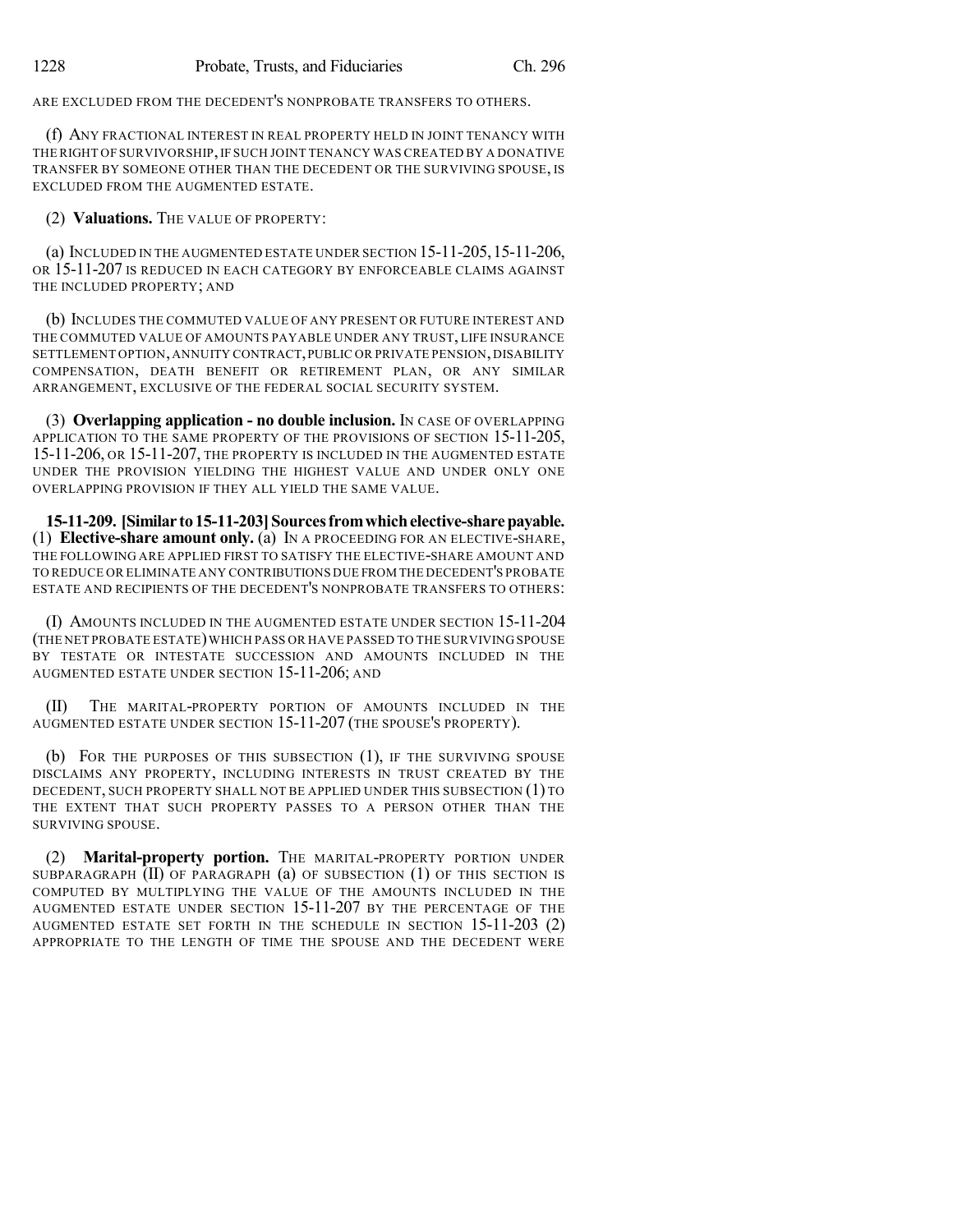MARRIED TO EACH OTHER.

(3) **Unsatisfied balance - order of contribution.** IF, AFTER THE APPLICATION OF SUBSECTION (1) OF THIS SECTION, THE ELECTIVE-SHARE AMOUNT IS NOT FULLY SATISFIED OR THE SURVIVING SPOUSE IS ENTITLED TO A SUPPLEMENTAL ELECTIVE-SHARE AMOUNT:

(a) AMOUNTS INCLUDED IN THE DECEDENT'S NET PROBATE ESTATE AFTER APPLICATION OF SUBSECTION (1) OF THIS SECTION AND IN THE DECEDENT'S NONPROBATE TRANSFERS TO OTHERS DESCRIBED IN SECTION 15-11-205 (3) (a) (DURING THE MARRIAGE AND THE TWO-YEAR PERIOD NEXT PRECEDING THE DECEDENT'S DEATH, THE DECEDENT'S INTEREST TERMINATED AND THE PROPERTY WAS TRANSFERRED TO SOMEONE OTHER THAN THE SPOUSE), AND IN SECTION 15-11-205 (3) (c) (ANY TRANSFER DURING THE SAME TWO-YEAR PERIOD BUT ONLY TO THE EXTENT THE TRANSFER EXCEEDED THE APPLICABLE GIFT TAX ANNUAL EXCLUSION) ARE APPLIED FIRST TO SATISFY THE UNSATISFIED BALANCE OF THE ELECTIVE-SHARE AMOUNT OR THE SUPPLEMENTAL ELECTIVE-SHARE AMOUNT. THE DECEDENT'S NET PROBATE ESTATE AND THAT PORTION OF THE DECEDENT'S NONPROBATE TRANSFERS TO OTHERS ARE SO APPLIED THAT LIABILITY FOR THE UNSATISFIED BALANCE OF THE ELECTIVE-SHARE AMOUNT OR FOR THE SUPPLEMENTAL ELECTIVE-SHARE AMOUNT IS APPORTIONED AMONG THE RECIPIENTS OF THE DECEDENT'S NET PROBATE ESTATE AND OF THAT PORTION OF THE DECEDENT'S NONPROBATE TRANSFERS TO OTHERS IN PROPORTION TO THE VALUE OF THEIR INTERESTS THEREIN.

(b) IF, AFTER THE APPLICATION OF SUBSECTION (1) OF THIS SECTION AND PARAGRAPH (a) OF THIS SUBSECTION (3), THE ELECTIVE-SHARE OR SUPPLEMENTAL ELECTIVE-SHARE AMOUNT IS NOT FULLY SATISFIED,THE REMAINING PORTION OF THE DECEDENT'S NONPROBATE TRANSFERS TO OTHERS IS SO APPLIED THAT LIABILITY FOR THE UNSATISFIED BALANCE OF THE ELECTIVE-SHARE OR SUPPLEMENTAL ELECTIVE-SHARE AMOUNT IS APPORTIONED AMONG THE RECIPIENTS OF THAT REMAINING PORTION OF THE DECEDENT'S NONPROBATE TRANSFERS TO OTHERS IN PROPORTION TO THE VALUE OF THEIR INTERESTS THEREIN.

(4) **Unsatisfiedbalance treatedasgeneralpecuniarydevise.**THE UNSATISFIED BALANCE OF THE ELECTIVE-SHARE OR SUPPLEMENTAL ELECTIVE-SHARE AMOUNT AS DETERMINED UNDER SUBSECTION (3) OF THIS SECTION IS TREATED AS A GENERAL PECUNIARY DEVISE FOR PURPOSES OF SECTION 15-12-904, BUT INTEREST SHALL COMMENCE TO RUN ONE YEAR AFTER DETERMINATION OF THE ELECTIVE SHARE AMOUNT BY THE COURT. THIS SUBSECTION (4) APPLIES ONLY TO ESTATES OF DECEDENTS WHO DIE ON OR AFTER THE EFFECTIVE DATE OF THIS ACT.

**15-11-210. [Similar to 15-11-204] Personal liability of recipients.** (1) ONLY ORIGINALRECIPIENTS OFTHE DECEDENT'S NONPROBATE TRANSFERS TO OTHERS,AND THE DONEES OF THE RECIPIENTS OF THE DECEDENT'S NONPROBATE TRANSFERS TO OTHERS, TO THE EXTENT THE DONEES HAVE THE PROPERTY OR ITS PROCEEDS, ARE LIABLE TO MAKE A PROPORTIONAL CONTRIBUTION TOWARD SATISFACTION OF THE SURVIVINGSPOUSE'S ELECTIVE-SHARE OR SUPPLEMENTAL ELECTIVE-SHARE AMOUNT. A PERSON LIABLE TO MAKE A CONTRIBUTION MAY CHOOSE TO GIVE UP THE PROPORTIONAL PART OF THE DECEDENT'S NONPROBATE TRANSFERS TO HIM OR HER OR TO PAY THE VALUE OF THE AMOUNT FOR WHICH HE OR SHE IS LIABLE.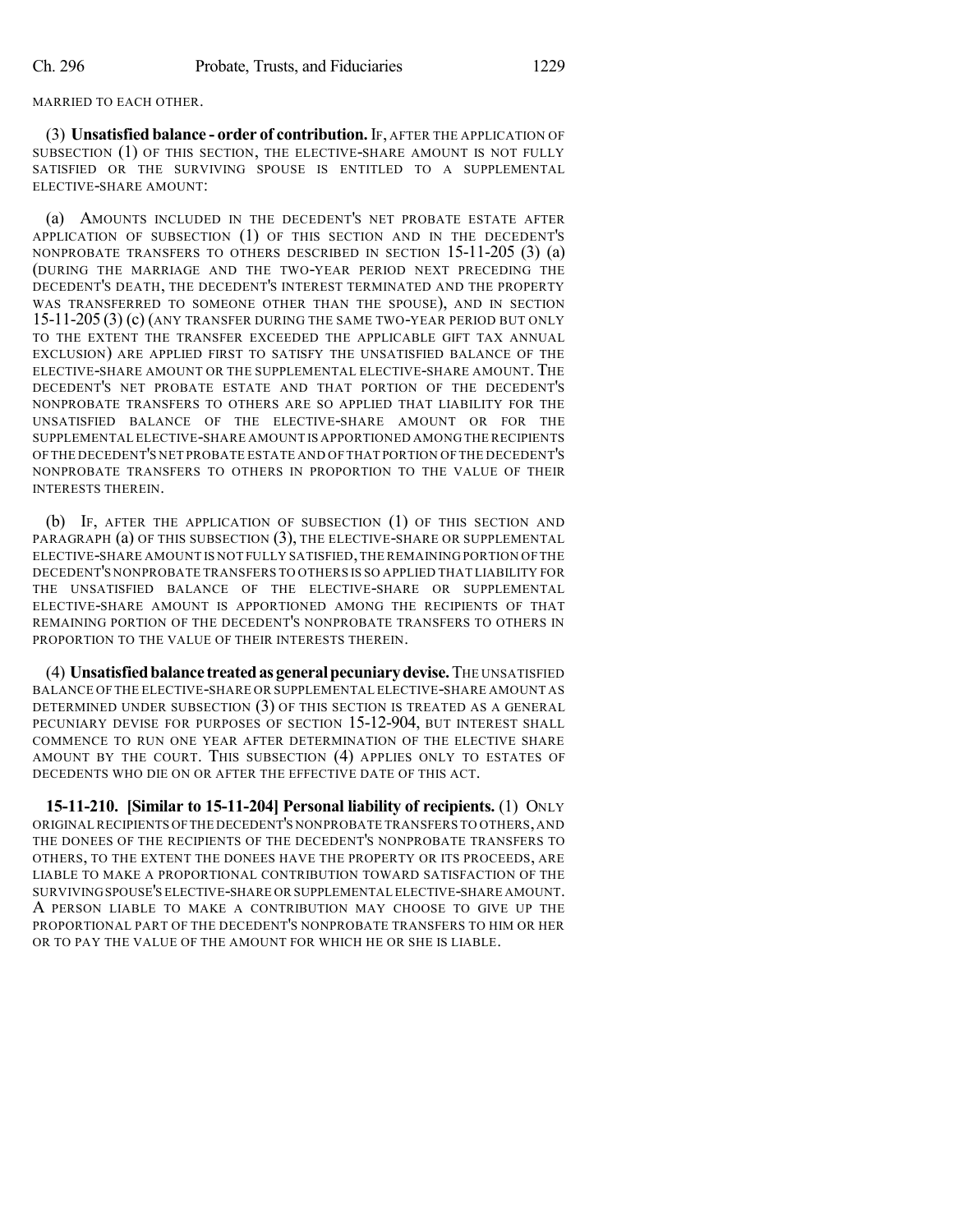(2) IF ANY SECTION OR ANY PART OF ANY SECTION OF THIS PART 2 IS PREEMPTED BY ANY FEDERAL LAW OTHER THAN THE FEDERAL "EMPLOYEE RETIREMENT INCOME SECURITY ACT OF 1974", AS AMENDED, WITH RESPECT TO A PAYMENT, AN ITEM OF PROPERTY, OR ANY OTHER BENEFIT INCLUDED IN THE DECEDENT'S NONPROBATE TRANSFERS TO OTHERS, A PERSON, WHO, NOT FOR VALUE, RECEIVES THE PAYMENT, ITEM OF PROPERTY, OR ANY OTHER BENEFIT IS OBLIGATED TO RETURN THAT PAYMENT, ITEM OF PROPERTY, OR BENEFIT OR IS PERSONALLY LIABLE FOR THE AMOUNT OF THAT PAYMENT OR THE VALUE OF THAT ITEM OF PROPERTY OR BENEFIT, AS PROVIDED IN SECTION 15-11-209, TO THE PERSON WHO WOULD HAVE BEEN ENTITLED TO IT WERE THAT SECTION OR PART OF THAT SECTION NOT PREEMPTED.

(3) A BONA FIDE PURCHASER WHO PURCHASES PROPERTY FROM A RECIPIENT OR WHO RECEIVES A PAYMENT OR OTHER ITEM OF PROPERTY IN PARTIAL OR FULL SATISFACTION OF A LEGALLY ENFORCEABLE OBLIGATION, IS NEITHER OBLIGATED UNDER THIS PART 2 TO RETURN THE PAYMENT, ITEM OF PROPERTY, OR BENEFIT NOR LIABLE UNDER THIS PART 2 FOR THE AMOUNT OF THE PAYMENT OR THE VALUE OF THE ITEM OF PROPERTY OR BENEFIT.

**15-11-211. [Similar to 15-11-205] Proceeding for elective-share - time limit.** (1) EXCEPT AS PROVIDED IN SUBSECTION (2) OF THIS SECTION, THE ELECTION MUST BE MADE BY FILING IN THE COURT AND MAILING OR DELIVERING TO THE PERSONAL REPRESENTATIVE, IF ANY, A PETITION FOR THE ELECTIVE-SHARE WITHIN NINE MONTHS AFTER THE DATE OF THE DECEDENT'S DEATH OR WITHIN SIX MONTHS AFTER THE PROBATE OF THE DECEDENT'S WILL, WHICHEVER LIMITATION LATER EXPIRES. THE SURVIVING SPOUSE MUST GIVE WRITTEN NOTICE OF THE TIME AND PLACE SET FOR HEARING TO PERSONS INTERESTED IN THE ESTATE AND TO THE DISTRIBUTEES AND RECIPIENTS OF PORTIONS OF THE AUGMENTED ESTATE WHOSE INTERESTS WILL BE ADVERSELY AFFECTED BY THE TAKING OF THE ELECTIVE-SHARE.

(2) WITHIN NINE MONTHS AFTER THE DECEDENT'S DEATH,THE SURVIVING SPOUSE MAY PETITION THE COURT FOR AN EXTENSION OF TIME FOR MAKING AN ELECTION. IF, WITHIN NINE MONTHS AFTER THE DECEDENT'S DEATH, THE SPOUSE GIVES NOTICE OF THE PETITION TO ALL PERSONS INTERESTED IN THE DECEDENT'S NONPROBATE TRANSFERS TO OTHERS, THE COURT, FOR CAUSE SHOWN BY THE SURVIVING SPOUSE, MAY EXTEND THE TIME FOR ELECTION.

(3) IF THE SPOUSE MAKES AN ELECTION BY FILING A PETITION FOR THE ELECTIVE-SHARE MORE THAN NINE MONTHS AFTER THE DECEDENT'S DEATH, THE DECEDENT'S NONPROBATE TRANSFERS TO OTHERS ARE NOT INCLUDED WITHIN THE AUGMENTED ESTATE UNLESS THE SPOUSE HAD FILED A PETITION FOR EXTENSION PRIOR TO THE EXPIRATION OF THE NINE-MONTH PERIOD AND THE COURT GRANTED THE EXTENSION.

(4) THE SURVIVING SPOUSE MAY WITHDRAW HIS OR HER DEMAND FOR AN ELECTIVE-SHARE AT ANY TIME BEFORE ENTRY OF A FINAL DETERMINATION BY THE COURT. WRITTEN NOTICE OF SUCH WITHDRAWAL MUST BE GIVEN TO PERSONS INTERESTED IN THE ESTATE AND THE DISTRIBUTEES AND RECIPIENTS OF PORTIONS OF THE AUGMENTED ESTATE WHOSE INTERESTS MAY BE ADVERSELY AFFECTED BY THE TAKING OF THE ELECTIVE-SHARE.

(5) AFTER NOTICE AND HEARING, THE COURT SHALL DETERMINE THE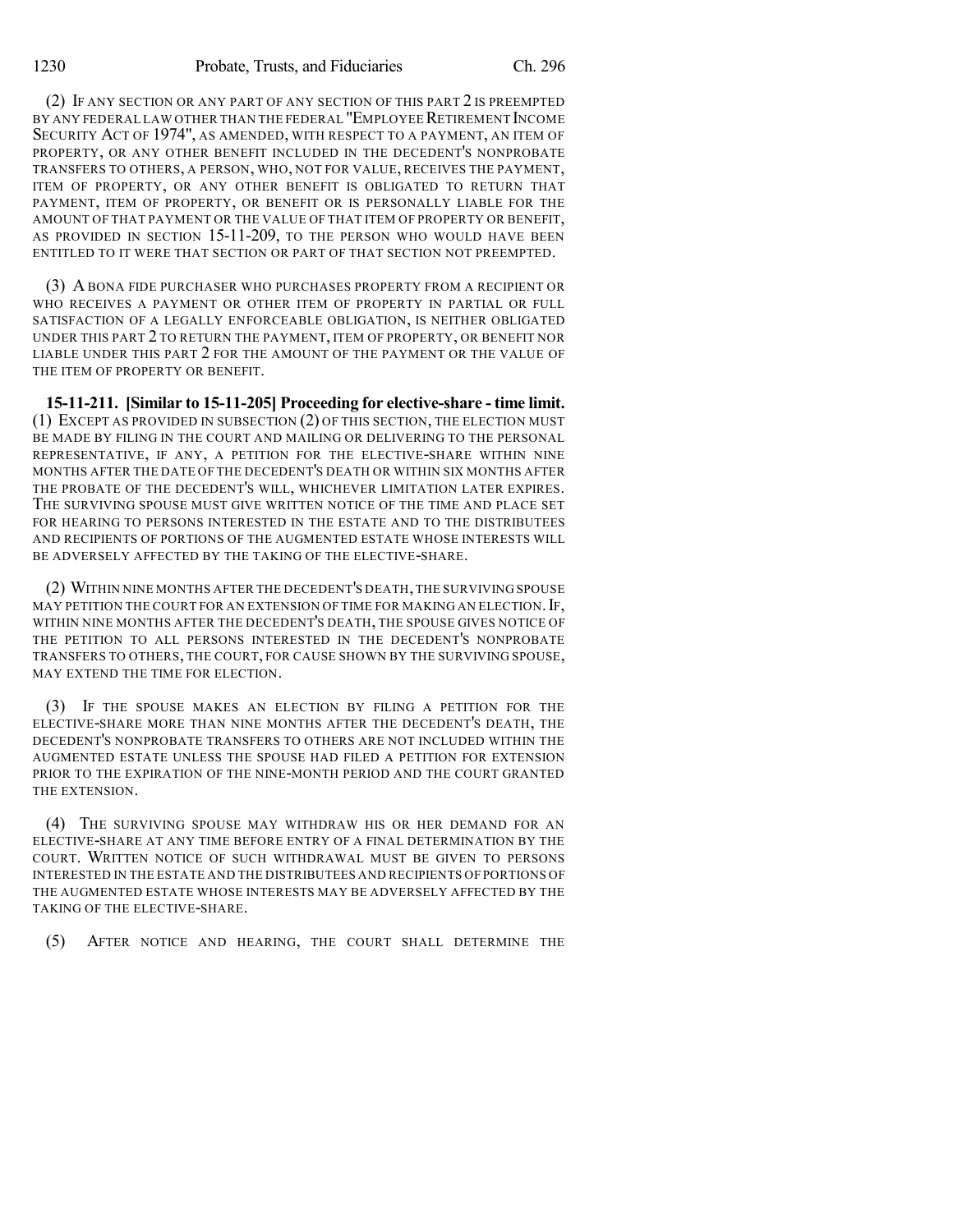ELECTIVE-SHARE AND SUPPLEMENTAL ELECTIVE-SHARE AMOUNTS AND SHALL ORDER ITS PAYMENT FROM THE ASSETS OF THE AUGMENTED ESTATE OR BY CONTRIBUTION AS APPEARS APPROPRIATE UNDER SECTIONS 15-11-209 AND 15-11-210.IF IT APPEARS THAT A FUND OR PROPERTY INCLUDED IN THE AUGMENTED ESTATE HAS NOT COME INTO THE POSSESSION OF THE PERSONALREPRESENTATIVE OR HAS BEEN DISTRIBUTED BY THE PERSONAL REPRESENTATIVE, THE COURT NEVERTHELESS SHALL FIX THE LIABILITY OF ANY PERSON WHO HAS ANY INTEREST IN THE FUND OR PROPERTY OR WHO HAS POSSESSION THEREOF,WHETHER AS TRUSTEE OR OTHERWISE. THE PROCEEDING MAY BE MAINTAINED AGAINST FEWER THAN ALL PERSONS AGAINST WHOM RELIEF COULD BE SOUGHT, BUT NO PERSON IS SUBJECT TO CONTRIBUTION IN ANY GREATER AMOUNT THAN HE OR SHE WOULD HAVE BEEN UNDER SECTIONS 15-11-209 AND 15-11-210 HAD RELIEF BEEN SECURED AGAINST ALL PERSONS SUBJECT TO CONTRIBUTION.

(6) AN ORDER OR JUDGMENT OF THE COURT MAY BE ENFORCED AS NECESSARY IN SUIT FOR CONTRIBUTION OR PAYMENT IN OTHER COURTS OF THIS STATE OR OTHER JURISDICTIONS.

**15-11-212. [Similar to 15-11-206] Right of election personal to surviving spouse - incapacitated surviving spouse.** (1) **Surviving spouse must be living at time of election.** THE RIGHT OF ELECTION MAY BE EXERCISED ONLY BY A SURVIVING SPOUSE WHO IS LIVING WHEN THE PETITION FOR THE ELECTIVE-SHARE IS FILED IN THE COURT UNDER SECTION 15-11-211. IF THE ELECTION IS NOT EXERCISED BY THE SURVIVING SPOUSE PERSONALLY, IT MAY BE EXERCISED ON THE SURVIVING SPOUSE'S BEHALF BY HIS OR HER CONSERVATOR, GUARDIAN, OR AGENT UNDER THE AUTHORITY OF A POWER OF ATTORNEY.

(2) **Incapacitated surviving spouse.** IF THE ELECTION IS EXERCISED ON BEHALF OF A SURVIVING SPOUSE WHO IS AN INCAPACITATED PERSON, THE COURT MUST SET ASIDE THAT PORTION OF THE ELECTIVE-SHARE AND SUPPLEMENTAL ELECTIVE-SHARE AMOUNTS DUE FROM THE DECEDENT'S PROBATE ESTATE AND RECIPIENTS OF THE DECEDENT'S NONPROBATE TRANSFERS TO OTHERS UNDER SECTION 15-11-209 (1) AND (3) AND MUST APPOINT A TRUSTEE TO ADMINISTER THAT PROPERTY FOR THE SUPPORT OF THE SURVIVING SPOUSE. FOR THE PURPOSES OF THIS SUBSECTION  $(2)$ , AN ELECTION ON BEHALF OF A SURVIVING SPOUSE BY AN AGENT UNDER A DURABLE POWER OF ATTORNEY IS PRESUMED TO BE ON BEHALF OF A SURVIVING SPOUSE WHO IS AN INCAPACITATED PERSON. THE TRUSTEE MUST ADMINISTER THE TRUST IN ACCORDANCE WITH THE FOLLOWING TERMS AND SUCH ADDITIONAL TERMS AS THE COURT DETERMINES APPROPRIATE:

(a) EXPENDITURES OF INCOME AND PRINCIPAL MAY BE MADE IN THE MANNER, WHEN, AND TO THE EXTENT THAT THE TRUSTEE DETERMINES SUITABLE AND PROPER FOR THE SURVIVING SPOUSE'S SUPPORT, WITHOUT COURT ORDER BUT WITH REGARD TO OTHER SUPPORT, INCOME, AND PROPERTY OF THE SURVIVING SPOUSE AND BENEFITS OF MEDICAL OR OTHER FORMS OF ASSISTANCE FROM ANY STATE OR FEDERAL GOVERNMENT OR GOVERNMENTAL AGENCY FOR WHICH THE SURVIVING SPOUSE MUST QUALIFY ON THE BASIS OF NEED;

(b) DURING THE SURVIVING SPOUSE'S INCAPACITY, NEITHER THE SURVIVING SPOUSE NOR ANYONE ACTING ON BEHALF OF THE SURVIVING SPOUSE HAS A POWER TO TERMINATE THE TRUST, BUT IF THE SURVIVING SPOUSE REGAINS CAPACITY, THE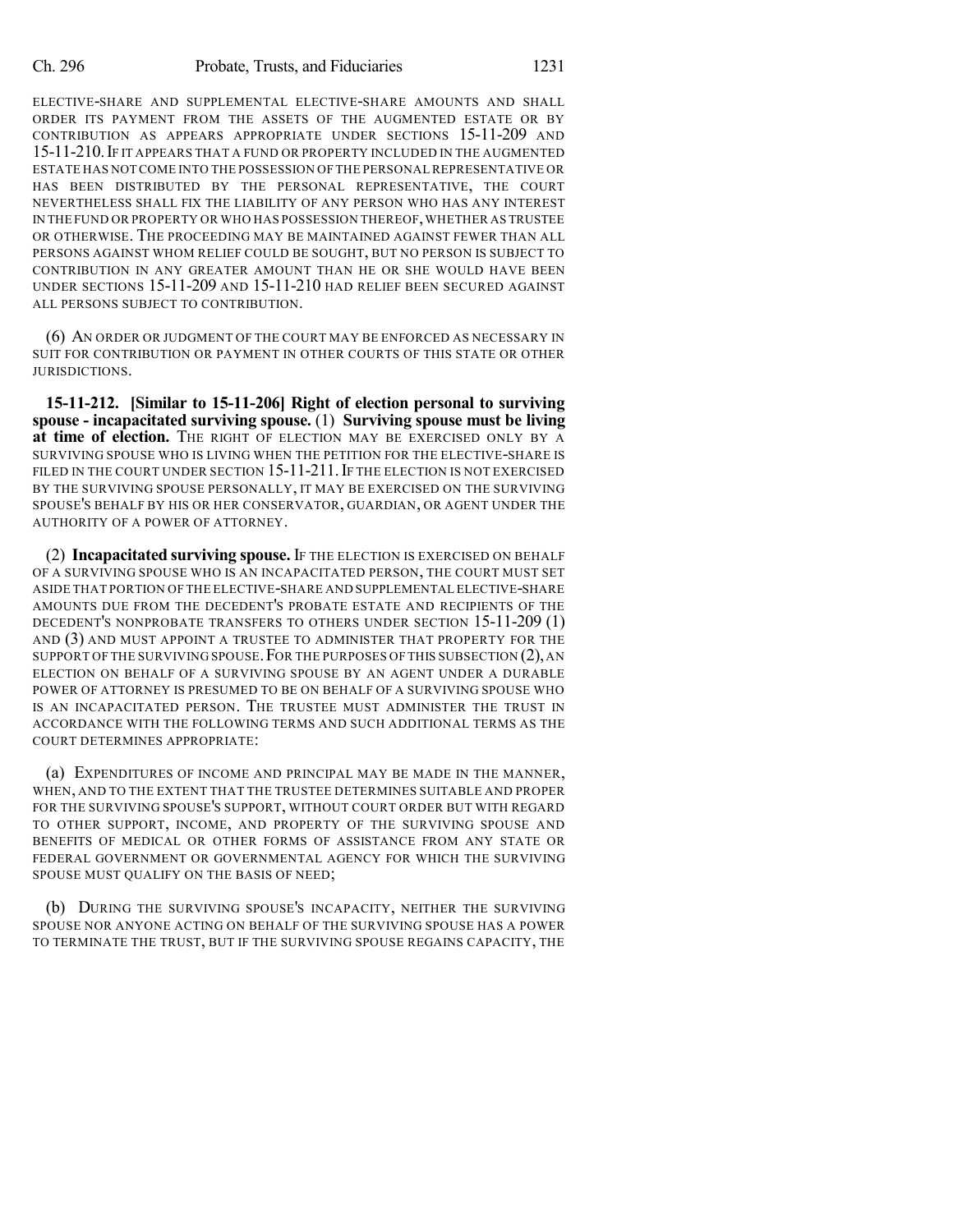SURVIVING SPOUSE THEN ACQUIRES THE POWER TO TERMINATE THE TRUST AND ACQUIRE FULL OWNERSHIP OF THE TRUST PROPERTY FREE OF TRUST, BY DELIVERING TO THE TRUSTEE A WRITING SIGNED BY THE SURVIVING SPOUSE DECLARING THE TERMINATION; AND

(c) UPON THE SURVIVING SPOUSE'S DEATH, THE TRUSTEE SHALL TRANSFER THE UNEXPENDED TRUST PROPERTY IN THE FOLLOWING ORDER:

(I) UNDER THE RESIDUARY CLAUSE, IF ANY, OF THE WILL OF THE PREDECEASED SPOUSE AGAINST WHOM THE ELECTIVE-SHARE WAS TAKEN,AS IFTHAT PREDECEASED SPOUSE DIED IMMEDIATELY AFTER THE SURVIVING SPOUSE; OR

(II) TO THAT PREDECEASED SPOUSE'S HEIRS UNDER SECTION 15-11-711.

**15-11-213. [Similar to 15-11-207]Waiver of rightto elect andof other rights.** (1) ANY AFFIRMATION, MODIFICATION, OR WAIVER OF A MARITAL RIGHT OR OBLIGATION, AS DEFINED IN SECTION 14-2-302,C.R.S., MADE ON OR AFTER JULY 1, 2014, IS UNENFORCEABLE UNLESS THE AFFIRMATION, MODIFICATION, OR WAIVER IS CONTAINED IN A PREMARITAL OR MARITAL AGREEMENT, AS DEFINED IN SECTION 14-2-302, C.R.S., THAT IS ENFORCEABLE UNDER PART 3 OF ARTICLE 2 OF TITLE 14, C.R.S.

(2) ANY AFFIRMATION, MODIFICATION, OR WAIVER OF A MARITAL RIGHT OR OBLIGATION MADE BEFORE JULY 1, 2014, IS GOVERNED BY THE LAW IN EFFECT AT THE TIME THE AFFIRMATION, MODIFICATION, OR WAIVER WAS MADE.

**15-11-214. [Similar to 15-11-208] Protection of payors and other third parties.** (1) ALTHOUGH UNDER THIS PART 2, A PAYMENT, ITEM OF PROPERTY, OR OTHER BENEFIT IS INCLUDED IN THE DECEDENT'S NONPROBATE TRANSFERS TO OTHERS, A PAYOR OR OTHER THIRD PARTY IS NOT LIABLE FOR HAVING MADE A PAYMENT OR TRANSFERRED AN ITEM OF PROPERTY OR OTHER BENEFIT TO A BENEFICIARY DESIGNATED IN A GOVERNINGINSTRUMENT OR FOR HAVING TAKEN ANY OTHER ACTION IN GOOD-FAITH RELIANCE ON THE VALIDITY OF A GOVERNING INSTRUMENT,UPON REQUEST AND SATISFACTORY PROOFOFTHE DECEDENT'S DEATH, BEFORE THE PAYOR OR OTHER THIRD PARTY RECEIVED WRITTEN NOTICE FROM THE SURVIVING SPOUSE OR THE SPOUSE'S REPRESENTATIVE OF AN INTENTION TO FILE A PETITION FOR THE ELECTIVE-SHARE OR THAT A PETITION FOR THE ELECTIVE-SHARE HAS BEEN FILED. A PAYOR OR OTHER THIRD PARTY IS LIABLE FOR PAYMENTS MADE OR OTHER ACTIONS TAKEN AFTER THE PAYOR OR OTHER THIRD PARTY RECEIVED WRITTEN NOTICE OF AN INTENTION TO FILE A PETITION FOR THE ELECTIVE-SHARE OR THAT A PETITION FOR THE ELECTIVE-SHARE HAS BEEN FILED.ANY FORM OR SERVICE OF NOTICE OTHER THAN THAT DESCRIBED IN SUBSECTION (2) OF THIS SECTION IS NOT SUFFICIENT TO IMPOSE LIABILITY ON A PAYOR OR OTHER THIRD PARTY FOR ACTIONS TAKEN PURSUANT TO THE GOVERNING INSTRUMENT.

(2) A WRITTEN NOTICE OF INTENTION TO FILE A PETITION FOR THE ELECTIVE-SHARE OR THAT A PETITION FOR THE ELECTIVE-SHARE HAS BEEN FILED MUST BE MAILED TO THE PAYOR'S OR OTHER THIRD PARTY'S MAIN OFFICE OR HOME BY REGISTERED OR CERTIFIED MAIL WITH RETURN RECEIPT REQUESTED OR SERVED UPON THE PAYOR OR OTHER THIRD PARTY IN THE SAME MANNER AS A SUMMONS IN A CIVIL ACTION. NOTICE TO A SALES REPRESENTATIVE OF THE PAYOR OR OTHER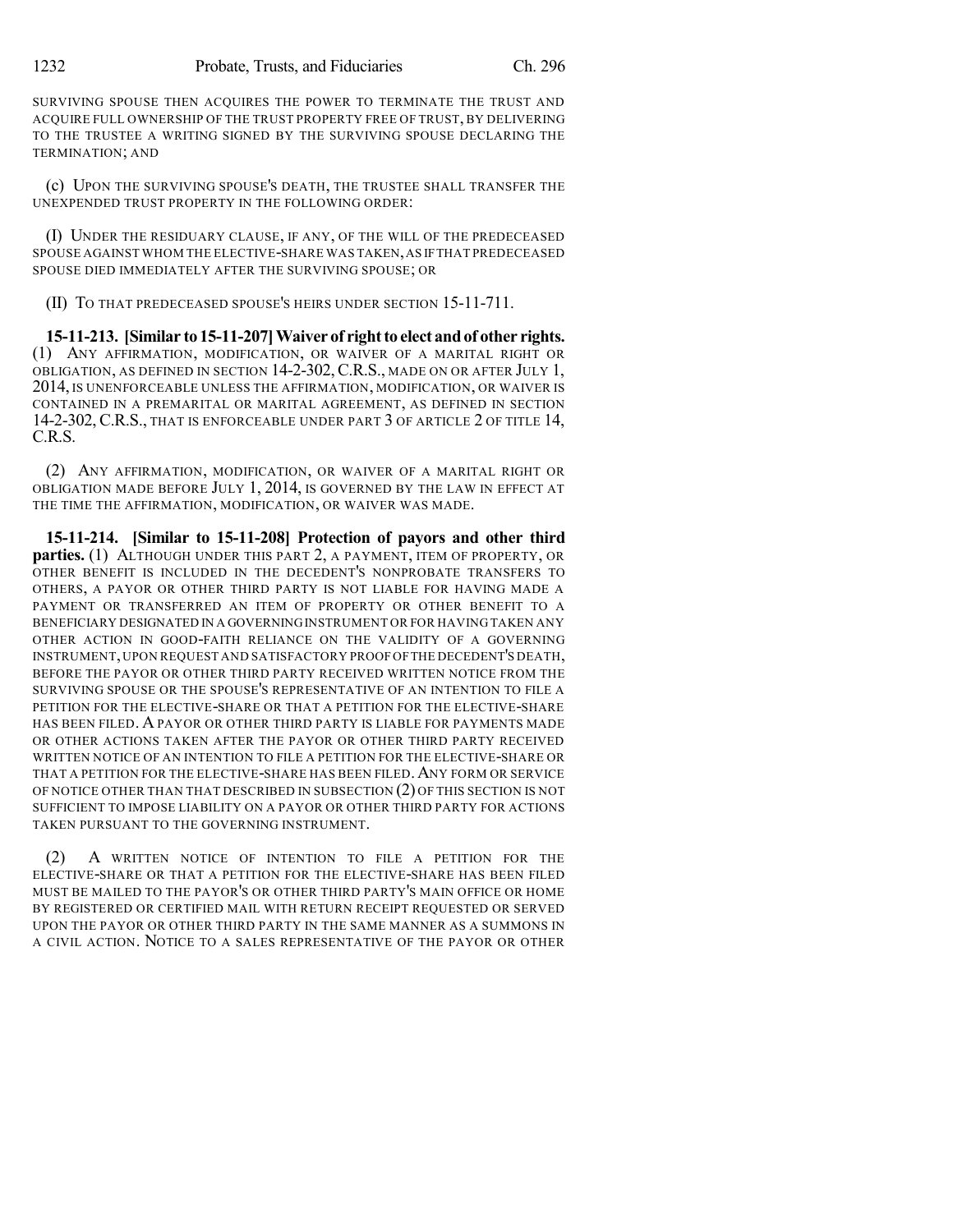#### THIRD PARTY DOES NOT CONSTITUTE NOTICE TO THE PAYOR OR OTHER THIRD PARTY.

(3) UPON RECEIPT OF A WRITTEN NOTICE OF INTENTION TO FILE A PETITION FOR THE ELECTIVE-SHARE OR THAT A PETITION FOR THE ELECTIVE-SHARE HAS BEEN FILED, A PAYOR OR OTHER THIRD PARTY MAY PAY ANY AMOUNT OWED OR TRANSFER TO OR DEPOSIT ANY ITEM OF PROPERTY HELD BY IT TO OR WITH THE COURT HAVING JURISDICTION OF THE PROBATE PROCEEDINGS RELATING TO THE DECEDENT'S ESTATE OR, IF NO PROCEEDINGS HAVE BEEN COMMENCED, TO OR WITH THE COURT HAVING JURISDICTION OF PROBATE PROCEEDINGS RELATING TO DECEDENTS' ESTATES LOCATED IN THE COUNTY OF THE DECEDENT'S RESIDENCE. THE AVAILABILITY OF SUCH ACTIONS UNDER THIS SECTION DOES NOT PREVENT THE PAYOR OR OTHER THIRD PARTY FROM TAKING ANY OTHER ACTION AUTHORIZED BY LAW OR THE GOVERNING INSTRUMENT. THE COURT IS THE COURT HAVING JURISDICTION OF THE PROBATE PROCEEDINGS RELATING TO THE DECEDENT'S ESTATE OR, IF NO PROCEEDINGS HAVE BEEN COMMENCED, THE COURT HAVING JURISDICTION OF PROBATE PROCEEDINGS RELATING TO DECEDENTS' ESTATES LOCATED IN THE COUNTY OF THE DECEDENT'S RESIDENCE.IF NO PROBATE PROCEEDINGS HAVE BEEN COMMENCED, THE PAYOR OR OTHER THIRD PARTY SHALL FILE WITH THE COURT A COPY OF THE WRITTEN NOTICE RECEIVED BY THE PAYOR OR OTHER THIRD PARTY, WITH THE PAYMENT OF FUNDS OR TRANSFER OR DEPOSIT OF PROPERTY. THE COURT SHALL NOT CHARGE A FILING FEE TO THE PAYOR OR OTHER THIRD PARTY FOR THE PAYMENT TO THE COURT OF AMOUNTS OWED OR TRANSFER TO OR DEPOSIT WITH THE COURT OF ANY ITEM OF PROPERTY EVEN IF NO PROBATE PROCEEDINGS HAVE BEEN COMMENCED BEFORE SUCH PAYMENT, TRANSFER, OR DEPOSIT. PAYMENT OF AMOUNTS TO THE COURT OR TRANSFER TO OR DEPOSIT WITH THE COURT OF ANY ITEM OF PROPERTY PURSUANT TO THIS SECTION BY THE PAYOR OR OTHER THIRD PARTY DISCHARGES THE PAYOR OR OTHER THIRD PARTY FROM ALL CLAIMS UNDER THE GOVERNING INSTRUMENT OR APPLICABLE LAW FOR THE VALUE OF AMOUNTS PAID TO THE COURT OR ITEMS OF PROPERTY TRANSFERRED TO OR DEPOSITED WITH THE COURT.

(4) THE COURT SHALL HOLD THE FUNDS OR ITEM OF PROPERTY AND, UPON ITS DETERMINATION UNDER SECTION 15-11-211 (5), SHALL ORDER DISBURSEMENT IN ACCORDANCE WITH THE DETERMINATION. IF NO PETITION IS FILED IN THE COURT WITHIN THE SPECIFIED TIME UNDER SECTION  $15-11-211$  (1), OR, IF FILED, THE DEMAND FOR AN ELECTIVE-SHARE IS WITHDRAWN UNDER SECTION 15-11-211 (4), THE COURT SHALL ORDER DISBURSEMENT TO THE DESIGNATED BENEFICIARY. A FILING FEE, IF ANY, MAY BE CHARGED UPON DISBURSEMENT EITHER TO THE RECIPIENT OR AGAINST THE FUNDS OR PROPERTY ON DEPOSIT WITH THE COURT IN THE DISCRETION OF THE COURT. PAYMENTS OR TRANSFERS TO THE COURT OR DEPOSITS MADE INTO THE COURT DISCHARGE THE PAYOR OR OTHER THIRD PARTY FROM ALL CLAIMS FOR AMOUNTS SO PAID OR THE VALUE OF PROPERTY SO TRANSFERRED OR DEPOSITED.

(5) UPON PETITION TO THE COURT BY THE BENEFICIARY DESIGNATED IN A GOVERNING INSTRUMENT, THE COURT MAY ORDER THAT ALL OR PART OF THE PROPERTY BE PAID TO THE BENEFICIARY IN AN AMOUNT AND SUBJECT TO CONDITIONS CONSISTENT WITH THIS SECTION.

**SECTION 3.** In Colorado Revised Statutes, 15-11-606, **amend** (1)(f) as follows:

### **15-11-606. Nonademption of specified devises - unpaid proceeds of sale,**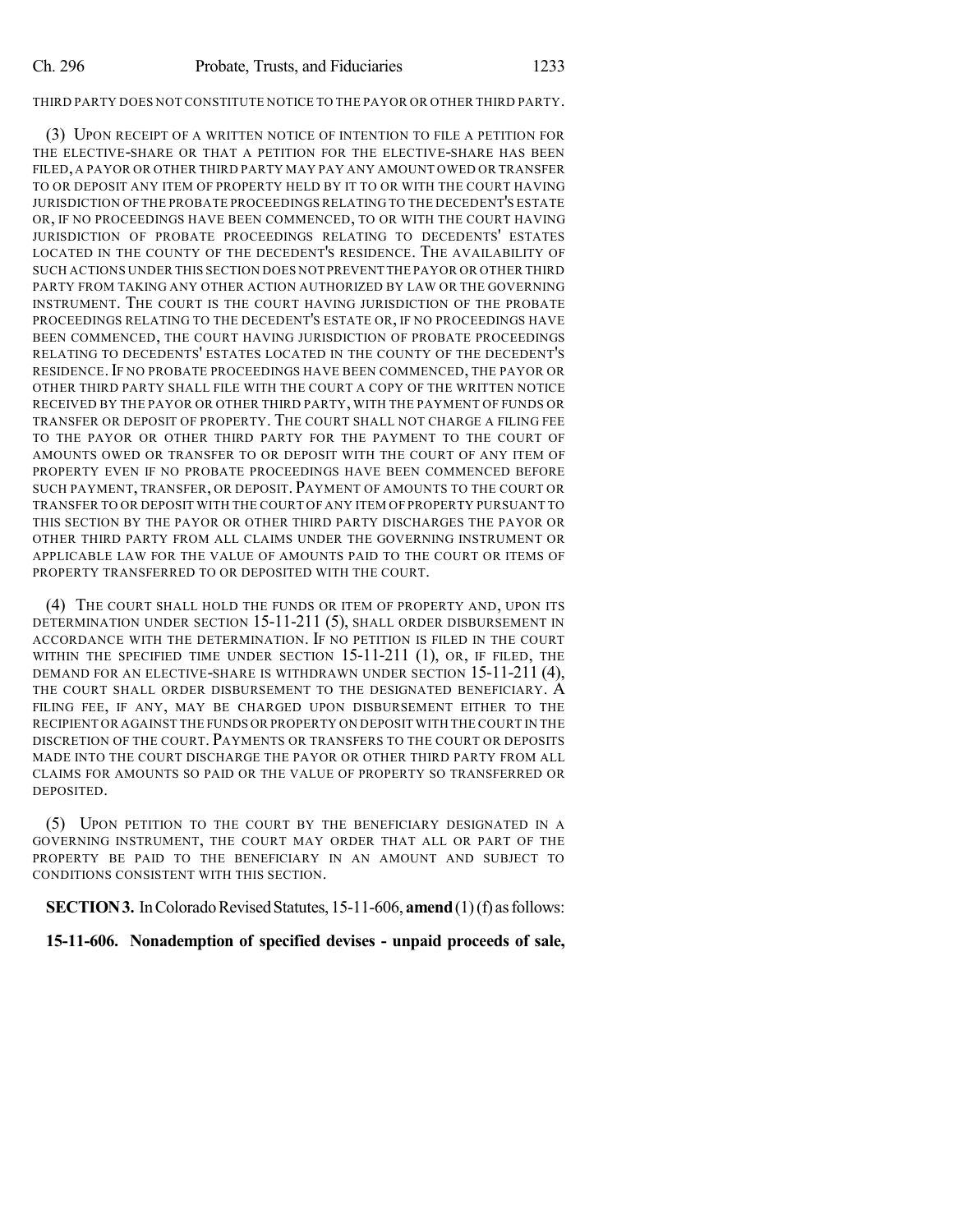**condemnation, or insurance - sale by conservator or agent.** (1) A specific devisee has a right to the specifically devised property in the testator's estate at death and:

(f) Unlessthe facts and circumstancesindicate that ademption of the devise was intended by the testator or ademption of the devise is consistent with the testator's manifested plan of distribution, the value of the specifically devised property to the extent the specifically devised property is not in the testator's estate at death and its value or its replacement is not covered by paragraphs (a) to (e) of this subsection  $(1)$ . If not covered by any of paragraphs (a) to (e) of this subsection  $(1)$ , a GENERAL PECUNIARY DEVISE EQUAL TO THE VALUE AS OF ITS DATE OF DISPOSITION OF OTHER SPECIFICALLY DEVISED PROPERTY DISPOSED OF DURING THE TESTATOR'S LIFETIME, BUT ONLY TO THE EXTENT IT IS ESTABLISHED THAT ADEMPTION WOULD BE INCONSISTENT WITH THE TESTATOR'S MANIFESTED PLAN OF DISTRIBUTION OR THAT AT THE TIME THE WILL WAS MADE, THE DATE OF DISPOSITION, OR OTHERWISE, THE TESTATOR DID NOT INTEND ADEMPTION OF THE DEVISE.

**SECTION 4.** In Colorado Revised Statutes, **amend** 15-12-102 as follows:

**15-12-102. Necessity of order of probate for will.** Except as provided in sections 15-12-901, 15-12-1201, 15-13-204, and 15-13-205 and in part 13 of this article, to be effective to prove the transfer of any property or to nominate an executor A PERSONAL REPRESENTATIVE, a will must be declared to be valid by an order of informal probate by the registrar, or an adjudication of probate by the court.

**SECTION 5.** In Colorado Revised Statutes, 15-12-805, **amend** (1) introductory portion and (1) (g) as follows:

15-12-805. Classification of claims. (1) The PERSONAL REPRESENTATIVE SHALL PAY allowed claims against the estate of a decedent shall be paid by the personal representative in the following order:

(g) Any child support elaims OBLIGATIONS of the decedent that were due and unpaid at death in accordance with a valid court order or agreement of record in which the decedent was a party, and any future child support obligations of the decedent as determined by the court;

**SECTION 6.** In Colorado Revised Statutes, 15-12-1201, **amend** (1) introductory portion, (1) (a), and (1) (d); and **add** (1.5), (3.5), (3.7), and (4) as follows:

**15-12-1201. Collection of personal property by affidavit.** (1) At any time ten or more days after the date of death of a decedent, any person indebted to the decedent or having possession of any personal property, including but not limited to funds on deposit at, OR ANY CONTENTS OF A SAFE DEPOSIT BOX AT, any financial institution; tangible personal property; or an instrument evidencing a debt, obligation, stock, chose in action, or stock brand belonging to the decedent shall pay or deliver such property to a person claiming to be the A successor OF THE DECEDENT OR ACTING ON BEHALF OF A SUCCESSOR of the decedent upon being presented an affidavit made by or on behalf of the successor stating: that

(a) The fair market value of property owned by the decedent and subject to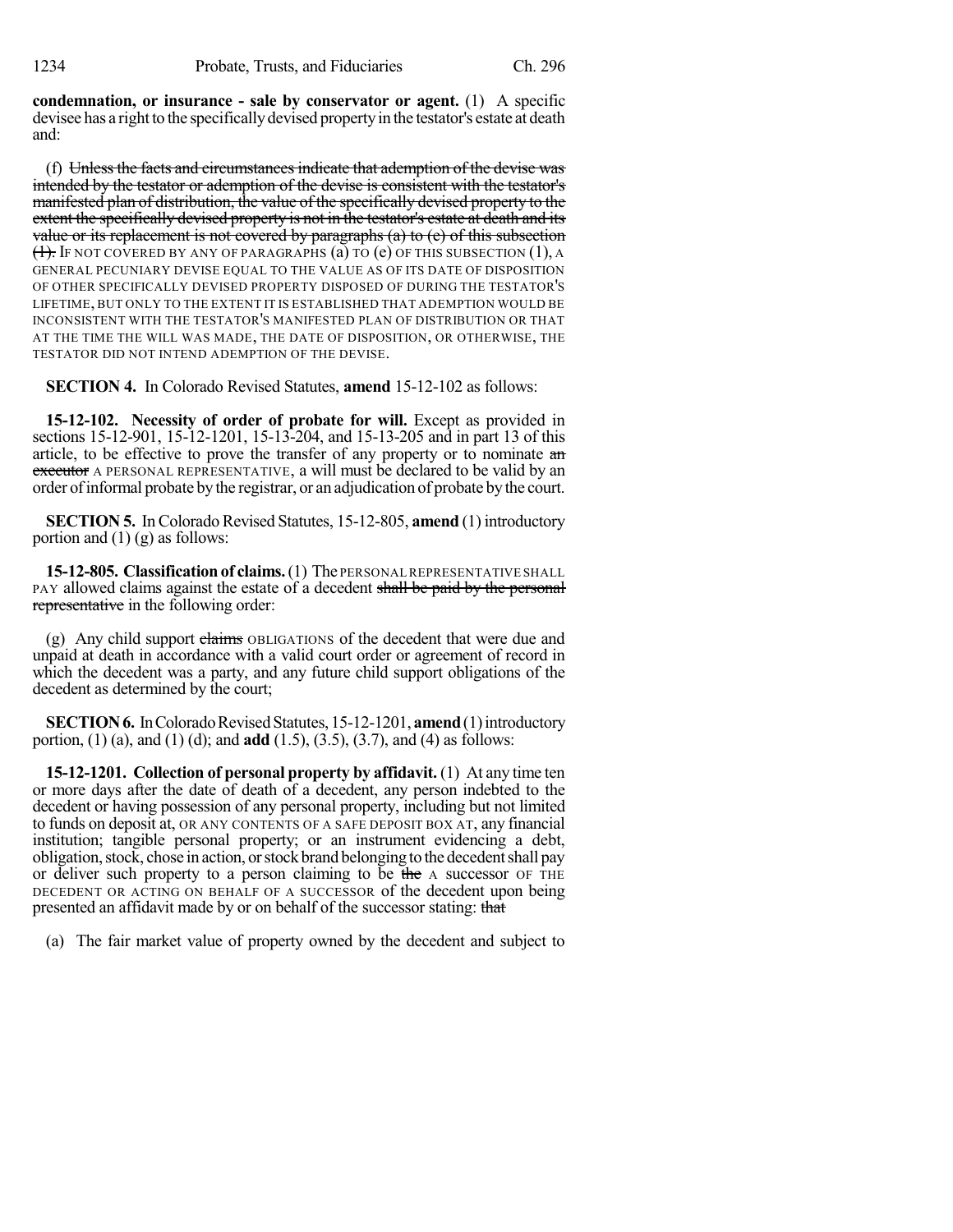disposition by will or intestate succession at the time of his or her death, wherever that property is located, less liens and encumbrances, does not exceed sixty thousand dollars TWICE THE AMOUNT SET FORTH IN SECTION 15-11-403, AS ADJUSTED BY SECTION 15-10-112;

(d) Each claiming successor PERSON is entitled to payment or delivery of the property in the respective proportion AS set forth in such affidavit.

(1.5) AN INSTRUMENT OR OTHER PROPERTY THAT IS PAYABLE OR DELIVERABLE TO A DECEDENT OR TO THE ESTATE OF A DECEDENT IS CONSIDERED PROPERTY OF THE DECEDENT SUBJECT TO SUBSECTION (1) OF THIS SECTION. ASUCCESSOR OR PERSON ACTING ON BEHALF OF A SUCCESSOR UNDER SUBSECTION (1) OF THIS SECTION MAY ENDORSE AN INSTRUMENT THAT IS SO PAYABLE AND COLLECT SUCH AMOUNT.

(3.5) IN THE EVENT THAT AN INSTRUMENT OR OTHER EVIDENCE OF AN INDEBTEDNESS IS SECURED BY REAL PROPERTY, IN ORDER TO ACT ON BEHALF OF THE HOLDER OF THE INDEBTEDNESS SECURED BY A MORTGAGE, DEED OF TRUST, OR OTHER SECURITY DOCUMENT, THE PERSON MAKING THE AFFIDAVIT MUST RECORD, WITH THE CLERK AND RECORDER OF THE COUNTY WHERE THE REAL PROPERTY IS LOCATED, A COPY OF THE AFFIDAVIT AND A COPY OF THE DECEDENT'S DEATH CERTIFICATE OR A VERIFICATION OF DEATH DOCUMENT.

 $(3.7)$  PURSUANT TO SECTION 15-10-111  $(1)$   $(a)$   $(I)$  and  $(1)$   $(b)$ , a safe deposit BOX MAY BE ENTERED AND ITS CONTENTS SHALL BE DELIVERED UPON PRESENTATION OF AN AFFIDAVIT MADE PURSUANT TO SUBSECTION (1) OF THIS SECTION.

(4) THE DUTIES OWED TO A SUCCESSOR BY A PERSON ACTING ON BEHALF OF THE SUCCESSOR IN THE MAKING, PRESENTATION, OR OTHER USE OF AN AFFIDAVIT UNDER THIS SECTION ARE THE SAME AS THE DUTIES OF AN AGENT TO THE AGENT'S PRINCIPAL, AND THE BREACH OF SUCH DUTY IS SUBJECT TO THE SAME REMEDIES AS ARE AVAILABLE UNDER THE LAW OF THIS STATE WITH RESPECT TO AN AGENT SUBJECT TO PART 7 OF ARTICLE 14 OF THIS TITLE, INCLUDING BUT NOT LIMITED TO THE REMEDIES AVAILABLE UNDER PART 5 OF ARTICLE 10 OF THIS TITLE. A SUCCESSOR WHO MAKES,PRESENTS, OR USES SUCH AN AFFIDAVIT WHERE THERE ARE TWO OR MORE SUCCESSORS IS A PERSON ACTING ON BEHALF OF EACH OTHER SUCCESSOR.

**SECTION 7.** In Colorado Revised Statutes, **amend** 15-12-1202 as follows:

**15-12-1202. Effect of affidavit.**(1) The person paying, delivering, transferring, or issuing personal property or the evidence thereof pursuant to affidavit is discharged and released to the same extent as if he OR SHE dealt with a personal representative of the decedent. He OR SHE is not required to see to the application of the personal property or evidence thereof or to inquire into the truth of any statement in the affidavit.

(2) If any person to whom an affidavit is delivered refuses to pay, deliver, transfer, or issue any personal property or evidence thereof, it may be recovered or its payment, delivery, transfer, or issuance compelled upon proof of their THE right OF PERSONS ENTITLED THERETO in a proceeding brought for the purpose by or on behalf of the SUCH persons. entitled thereto.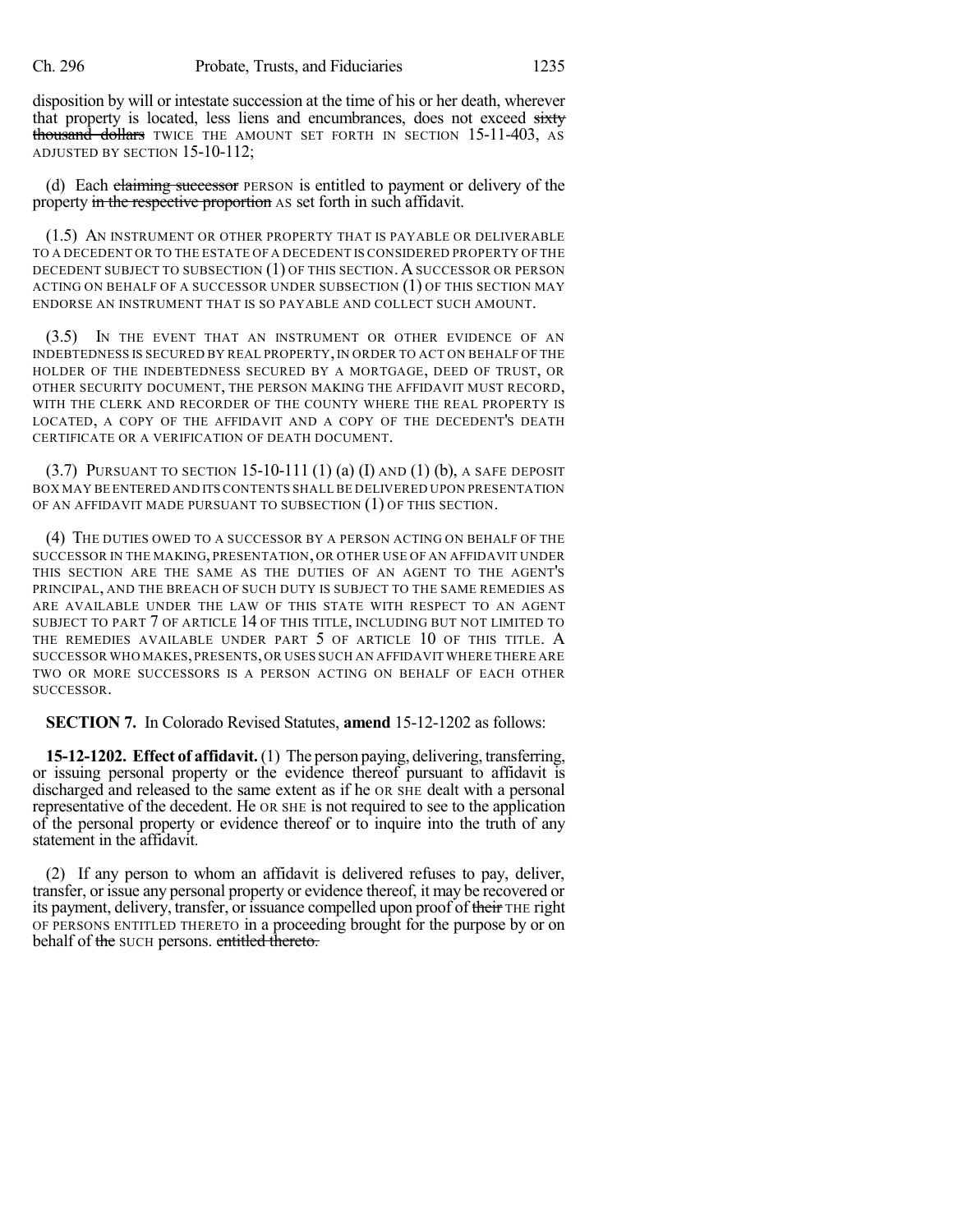(3) IF A PROOF OF RIGHT HAS BEEN ESTABLISHED IN A PROCEEDING UNDER SUBSECTION (2) OF THIS SECTION, ANY PERSON TO WHOM AN AFFIDAVIT WAS DELIVERED AND WHO REFUSED, WITHOUT REASONABLE CAUSE, TO PAY, DELIVER, TRANSFER, OR ISSUE ANY PERSONAL PROPERTY OR EVIDENCE THEREOF BELONGING TO THE DECEDENT, AS PROVIDED IN SECTION 15-12-1201, SHALL BE LIABLE FOR ALL COSTS, INCLUDING REASONABLE ATTORNEY FEES AND COSTS, INCURRED BY OR ON BEHALF OF THE PERSONS ENTITLED THERETO. THE PERSON TO WHOM AN AFFIDAVIT WAS DELIVERED BEARS THE BURDEN OF PROVING REASONABLE CAUSE BY A PREPONDERANCE OF THE EVIDENCE.

(4) Any person to whom payment, delivery, transfer, or issuance is made is answerable and accountable therefor to any personal representative of the estate or to any other person having a superior right.

**SECTION 8.** In Colorado Revised Statutes, 15-14-724, **amend** (1) (g) (I) as follows:

**15-14-724. Authority that requires specific grant - grant of general authority.** (1) An agent under a power of attorney may do the following on behalf of the principal or with the principal's property only if the power of attorney expressly grants the agent the authority and exercise of the authority is not otherwise prohibited by another agreement or instrument to which the authority or property is subject:

(g) Exercise:

(I) A power held by the principal in a fiduciarycapacity THAT THE PRINCIPAL HAS THE AUTHORITY TO DELEGATE;

**SECTION 9.** In Colorado Revised Statutes, 15-16-702, **amend** (3) (b) as follows:

**15-16-702. Revocation or amendment of revocable trust.** (3) The settlor may revoke or amend a revocable trust:

(b) If the terms of the trust do not provide amethod orthemethod provided in the terms is not expressly made exclusive, by any other method manifesting clear and convincing evidence of the settlor's intent, which may include a later will or codicil that expressly refers to the trust or specifically devises property that would otherwise have passed according to the terms of the trust. A PROVISION IN A TRUST SPECIFYING A METHOD TO REVOKE OR AMEND THE TRUST DOES NOT MAKE THE SPECIFIED METHOD EXCLUSIVE UNLESS THE SPECIFIED METHOD IS REFERRED TO AS THE "SOLE", "EXCLUSIVE", OR "ONLY" METHOD OF REVOKING OR AMENDING THE TRUST OR THE PROVISION INCLUDES SIMILAR LANGUAGE MANIFESTING THE SETTLOR'S INTENT THAT THE TRUST MAY NOT BE REVOKED OR AMENDED BY ANY OTHER METHOD.

**SECTION 10.** In Colorado Revised Statutes, **add** part 8 to article 16 of title 15 as follows: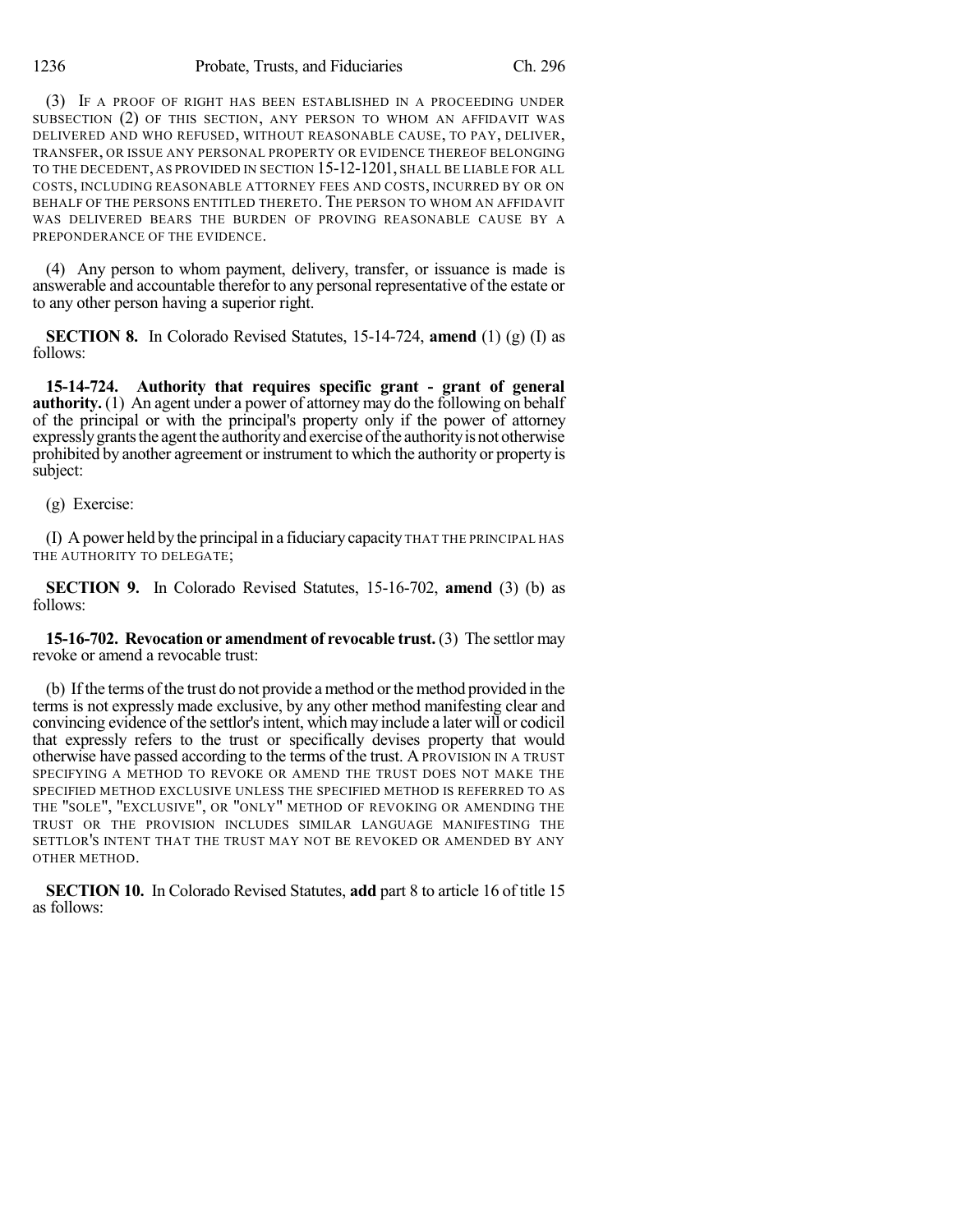#### PART 8 DIRECTED TRUSTEES

**15-16-801. Definitions.** AS USED IN THIS PART 8, UNLESS THE CONTEXT OTHERWISE REQUIRES:

(1) "ACTION", WITH RESPECT TO AN ACT OF A FIDUCIARY, INCLUDES A FAILURE TO ACT.

(2) "EXCLUDED TRUSTEE" MEANS ANY TRUSTEE THAT, UNDER THE TERMS OF THE GOVERNING INSTRUMENT, IS PRECLUDED FROM EXERCISING CERTAIN POWERS, WHICH POWERS MAY BE EXERCISED ONLY BY A TRUST ADVISOR DESIGNATED BY THE GOVERNING INSTRUMENT.

(3) "INVESTMENT DECISION" MEANS A FIDUCIARY DECISION REGARDING THE RETENTION, PURCHASE, SALE, EXCHANGE, TENDER, OR OTHER TRANSACTION AFFECTING THE OWNERSHIP OF OR RIGHTS IN ANY PROPERTY OWNED BY A TRUST AND,WITH RESPECT TO NON-PUBLICLY TRADED INVESTMENTS,THE DETERMINATION OF THE VALUE OF SUCH INVESTMENTS.

(4) "GOVERNING INSTRUMENT" MEANS A WILL, TRUST AGREEMENT OR DECLARATION, OR A COURT ORDER APPOINTING A TRUST ADVISOR.

(5) "NON-INVESTMENT DECISION"MEANS A FIDUCIARY DECISION REGARDING THE DISTRIBUTION, ADMINISTRATION, OR MANAGEMENT OF ANY PROPERTY OWNED BY A TRUST, OTHER THAN AN INVESTMENT DECISION.

(6) "QUALIFIED BENEFICIARY" HAS THE SAME MEANING SET FORTH IN SECTION 15-1-402 (10.5).

(7) "SETTLOR" INCLUDES A GRANTOR, A TRUSTOR, AND A TESTATOR.

(8) (a) "TRUST ADVISOR" MEANS A PERSON WHO IS:

(I) ACTING IN A FIDUCIARY CAPACITY; AND

(II) VESTED UNDER A GOVERNING INSTRUMENT WITH FIDUCIARY POWERS TO DIRECT A TRUSTEE'S ACTUAL OR PROPOSED INVESTMENT DECISIONS OR NON-INVESTMENT DECISIONS.

(b) APERSON WHO HOLDS A NONFIDUCIARY POWER OVER A TRUST, INCLUDING A POWER OF APPOINTMENT AS DEFINED IN SECTION 15-2-102, IS NOT SUBJECT TO THE PROVISIONS OF THIS PART 8, REGARDLESS OF WHETHER HE OR SHE IS DESCRIBED AS A "TRUST ADVISOR" WITHIN A GOVERNING INSTRUMENT.

(9) "WILLFUL MISCONDUCT" MEANS INTENTIONAL WRONGDOING AND NOT MERE NEGLIGENCE, GROSS NEGLIGENCE, OR RECKLESSNESS.

**15-16-802. Default rules for directed trusts.** EXCLUDING THE REQUIREMENT THAT A TRUST ADVISOR ACT IN A FIDUCIARY CAPACITY, THE PROVISIONS OF THIS PART 8 ARE DEFAULT RULES THAT APPLY TO ANY TRUST FOR WHICH A TRUST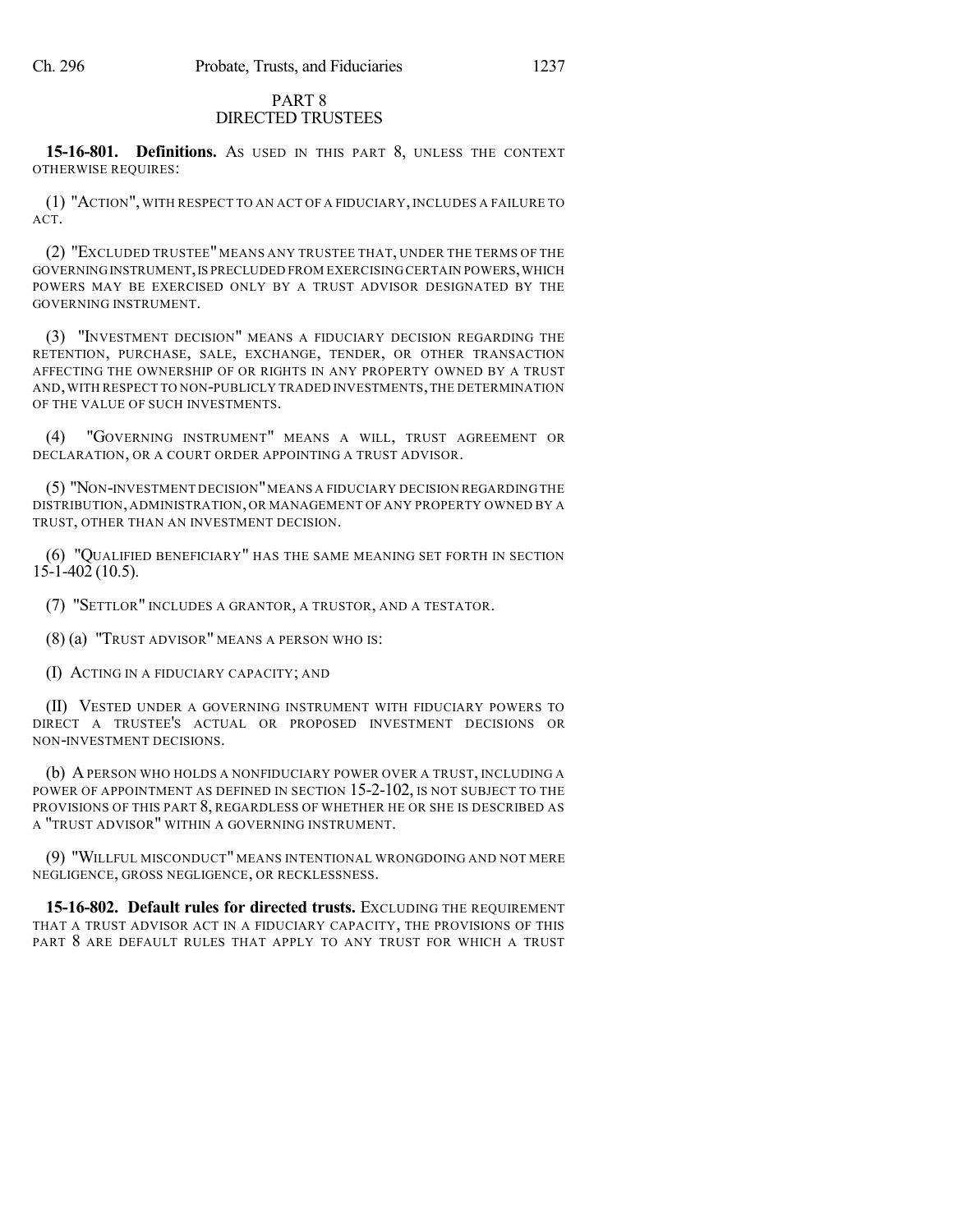ADVISOR IS THEN ACTING, AND SUCH RULES MAY BE EXPANDED, RESTRICTED, ELIMINATED, OR OTHERWISE ALTERED BY THE PROVISIONS OF A GOVERNING INSTRUMENT.

**15-16-803. Trust advisor and excluded trustee.** (1) A TRUST ADVISOR WITH POWER OVER INVESTMENT DECISIONS IS SUBJECT TO THE "UNIFORM PRUDENT INVESTOR ACT", ARTICLE 1.1 OF THIS TITLE. A TRUST ADVISOR WHO HAS SPECIAL SKILLS OR EXPERTISE OR WHO IS NAMED A TRUST ADVISOR IN RELIANCE UPON HIS OR HER REPRESENTATION THAT HE OR SHE HAS SPECIAL SKILLS OR EXPERTISE HAS A DUTY TO USE THOSE SPECIAL SKILLS OR EXPERTISE.

(2) THE POWERS AND DUTIES OF A TRUST ADVISOR, AND THE EXTENT OF SUCH POWERS AND DUTIES, ARE ESTABLISHED BY THE GOVERNING INSTRUMENT, AND THE EXERCISE OR NONEXERCISE OF SUCH POWERS AND DUTIES IS BINDING ON ALL OTHER PERSONS.

(3) THE POWERS AND DUTIES OF A TRUST ADVISOR MAY INCLUDE, BUT ARE NOT LIMITED TO:

(a) THE EXERCISE OF A SPECIFIC POWER OR THE PERFORMANCE OF A SPECIFIC DUTY OR FUNCTION THAT WOULD NORMALLY BE PERFORMED BY A TRUSTEE;

(b) THE DIRECTION OF A TRUSTEE'S ACTIONS REGARDING ALL INVESTMENT DECISIONS OR ONE OR MORE SPECIFIC INVESTMENT DECISIONS; OR

(c) THE DIRECTION OF A TRUSTEE'S ACTIONS RELATING TO ONE OR MORE SPECIFIC NON-INVESTMENT DECISIONS, INCLUDING THE EXERCISE OF DISCRETION TO MAKE DISTRIBUTIONS TO BENEFICIARIES.

(4) IF A GOVERNING INSTRUMENT PROVIDES THAT A TRUSTEE MUST FOLLOW THE DIRECTION OF A TRUST ADVISOR AND THE TRUSTEE ACTS IN ACCORDANCE WITH SUCH DIRECTION, THE TRUSTEE IS AN EXCLUDED TRUSTEE.

**15-16-804. Appointment and removal of trust advisors.** IF A GOVERNING INSTRUMENT DOES NOT INCLUDE EXPRESS PROVISIONS FOR THE REMOVAL OF A TRUST ADVISOR BUT DOES INCLUDE PROVISIONS FOR THE REMOVAL OF ONE OR MORE TRUSTEES, THE PROVISIONS FOR THE REMOVAL OF TRUSTEES ALSO GOVERN THE REMOVAL OF ANY THEN-SERVING TRUST ADVISOR.

**15-16-805. No duty to review actions oftrust advisor.** AN EXCLUDED TRUSTEE HAS NO DUTY TO REVIEW OR MONITOR THE ACTIONS OF A TRUST ADVISOR.

**15-16-806. Duty to communicate - no duty to warn.** (1) A TRUSTEE HAS A DUTY TO KEEP A TRUST ADVISOR REASONABLY INFORMED ABOUT THE ADMINISTRATION OF THE TRUST WITH RESPECT TO ANY SPECIFIC DUTY OR FUNCTION BEING PERFORMED BY THE TRUST ADVISOR TO THE EXTENT THAT PROVIDING SUCH INFORMATION IS REASONABLY NECESSARY FOR THE TRUST ADVISOR TO PERFORM THE DUTY OR FUNCTION. A TRUST ADVISOR REQUESTING OR RECEIVING ANY SUCH INFORMATION FROM A TRUSTEE HAS NO DUTY TO MONITOR THE CONDUCT OF THE TRUSTEE OR TO PROVIDE ADVICE TO OR CONSULT WITH THE TRUSTEE.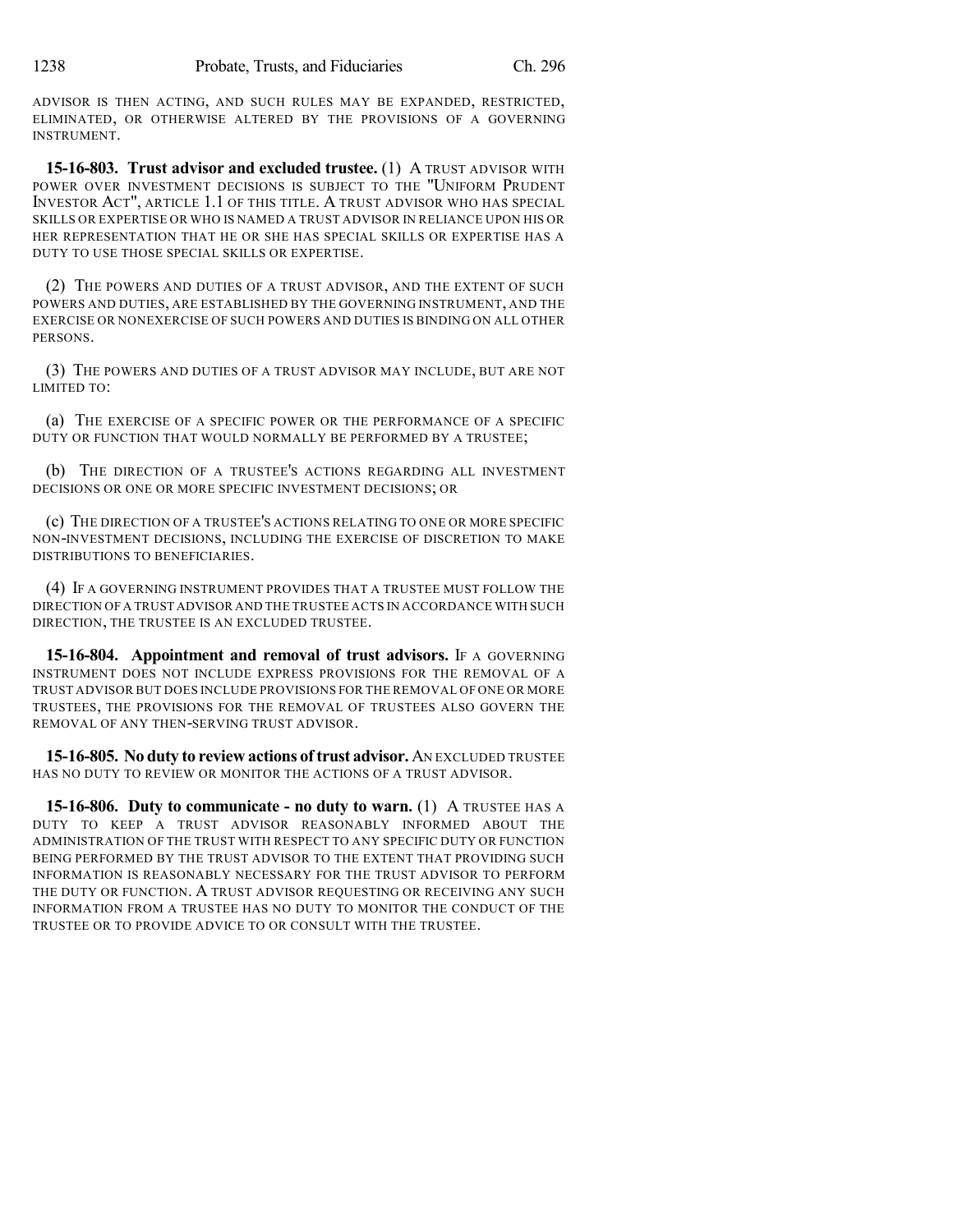(2) ATRUST ADVISOR HAS A DUTY TO KEEP THE TRUSTEE AND ANY OTHER TRUST ADVISORSREASONABLY INFORMED ABOUT THE ADMINISTRATION OFTHE TRUST WITH RESPECT TO ALL DUTIES OR FUNCTIONS BEING PERFORMED BY THE TRUST ADVISOR TO THE EXTENT THAT PROVIDING SUCH INFORMATION IS REASONABLY NECESSARY FOR THE TRUSTEE AND ANY OTHER TRUST ADVISORS TO PERFORM THEIR DUTIES OR FUNCTIONS. ATRUSTEE REQUESTING OR RECEIVING ANY SUCH INFORMATION FROM A TRUST ADVISOR HAS NO DUTY TO MONITOR THE CONDUCT OF THE TRUST ADVISOR OR TO PROVIDE ADVICE TO OR CONSULT WITH THE TRUST ADVISOR.

(3) A TRUST ADVISOR HAS A DUTY TO KEEP THE BENEFICIARIES OF A TRUST REASONABLY INFORMED OF THE TRUST AND ITS ADMINISTRATION, TO THE EXTENT THAT SUCH INFORMATION RELATES TO A DUTY OR FUNCTION BEING PERFORMED BY THE TRUST ADVISOR. THIS DUTY IS GOVERNED BY SECTION 15-16-303.

(4) A TRUST ADVISOR HAS NO DUTY TO COMMUNICATE WITH OR WARN ANY BENEFICIARY OR THIRD PARTY CONCERNING ANY ACTION OR ACTIONS TAKEN BY ANY OTHER TRUST ADVISOR OR TRUSTEE.

**15-16-807. Excluded trustee not liable for action of trust advisor.** (1) IF AN EXCLUDED TRUSTEE IS REQUIRED TO FOLLOW THE DIRECTION OF A TRUST ADVISOR AND THE EXCLUDED TRUSTEE ACTS IN ACCORDANCE WITH SUCH DIRECTION, THE EXCLUDED TRUSTEE IS NOT LIABLE FOR ANY CAUSE OF ACTION RESULTING FROM THE ACT OF COMPLYING THEREWITH, EXCEPT IN CASES OF WILLFUL MISCONDUCT ON THE PART OF THE EXCLUDED TRUSTEE SO DIRECTED.

(2) AN EXCLUDED TRUSTEE HAS NO LIABILITY FOR ANY ACTION OF A TRUST ADVISOR.

**15-16-808. Power of trust advisor to act after death or incapacity of settlor.** THE POWER AND AUTHORITY OF A TRUST ADVISOR DOES NOT LAPSE AT THE DEATH OR INCAPACITY OF THE SETTLOR.

**15-16-809. Trust advisor subject to district court jurisdiction.** By ACCEPTING APPOINTMENT TO SERVE AS A TRUST ADVISOR OF A TRUST HAVING ITS PRINCIPAL PLACE OF ADMINISTRATION IN THE STATE OF COLORADO, THE TRUST ADVISOR IS SUBJECT TO THE JURISDICTION OF THE COURTS OF THE STATE OF COLORADO EVEN IF OTHER RELATED AGREEMENTS PROVIDE OTHERWISE, AND THE TRUST ADVISOR MAY BE MADE A PARTY TO ANY ACTION OR PROCEEDING IF ISSUES RELATE TO A DECISION OR ACTION OF THE TRUST ADVISOR.

**SECTION 11.** In Colorado Revised Statutes, **repeal** 15-1-307 as follows:

**15-1-307. Powers of investment in persons other than fiduciary.** Whenever an instrument under which a fiduciary is acting reserves to the settlor or vests in an advisory or investment committee or in any other person or persons including one or more other fiduciaries, to the exclusion of the fiduciary or to the exclusion of one or more of several fiduciaries, authority to direct the making or retention of any investment, the excluded fiduciary or fiduciaries shall not be liable, either individually or as a fiduciary, for any loss resulting from the making or retention of any investment pursuant to such direction.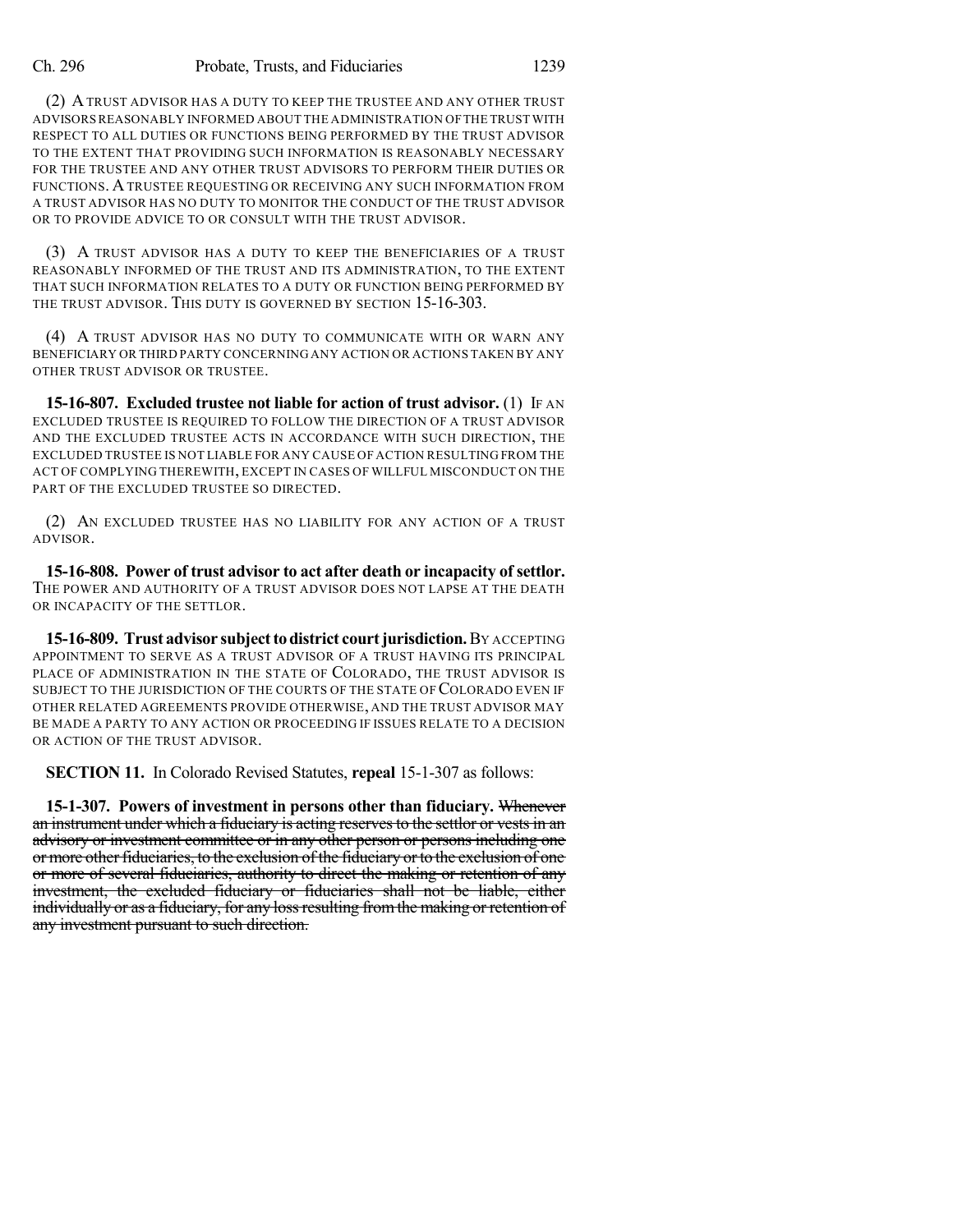### **SECTION 12.** In Colorado Revised Statutes, 15-10-112, **amend** (2) as follows:

**15-10-112. Cost of living adjustment of certain dollar amounts.** (2) The dollar amounts stated in sections  $15-11-102$ ,  $15-11-201$   $(2)$ ,  $15-11-202$   $(2)$ , 15-11-403, AND 15-11-405 and 15-12-1201 apply to the estate of a decedent who died during or after 2010, but for the estate of a decedent who died after 2011, these dollar amounts must be increased or decreased if the CPI for the calendar year immediately preceding the year of death exceeds or is less than the reference base index. The amount of any increase or decrease is computed by multiplying each dollar amount by the percentage by which the CPI for the calendar year immediately preceding the year of death exceeds or is less than the reference base index. If the amount of the increase or decrease produced by the computation is not a multiple of one thousand dollars, then the amount of the increase or decrease is rounded down if it is an increase, or rounded up if it is a decrease, to the next multiple of one thousand dollars, but for the purpose of section 15-11-405, the periodic installment amount is the lump-sum amount divided by twelve. If the CPI for 2010 is changed by the bureau of labor statistics, the reference base index must be revised using the rebasing factor reported by the bureau of labor statistics, or other comparable data if a rebasing factor is not reported.

**SECTION 13.** In Colorado Revised Statutes, 15-12-916, **amend** (2) as follows:

**15-12-916. Apportionment of estate taxes.** (2) Unless otherwise provided in the will or other dispositive instrument, the tax shall be apportioned among all persons interested in the estate, subject to the exceptions specified in this section. The apportionment is to be made in the proportion that the value of the interest of each person interested in the estate bears to the total value of the interests of all persons interested in the estate. The values used in determining the tax are to be used for tax apportionment purposes. In all instances not involving a spouse unprovided for in a will as provided in section 15-11-301 or an election by a surviving spouse as provided in section 15-11-201 SECTION 15-11-202, if the decedent's will or other dispositive instrument directs a method of apportionment of tax different fromthe method described in this code, the method described in the will or other dispositive instrument controls. In instances involving such a spouse unprovided for in a will or election, if the decedent's will or other dispositive instrument directs a method of apportionment of tax different from the method described in this code, the apportionment of tax to the spouse unprovided for in the will or to the surviving spouse shall be in accordance with the method described in this code, and the apportionment of tax to the remaining persons interested in the estate shall be in accordance with the method described in the will or other dispositive instrument.

**SECTION 14.** In Colorado Revised Statutes, 15-10-201, **amend** (3) as follows:

**15-10-201. General definitions.** Subject to additional definitions contained in this article and the subsequent articles that are applicable to specific articles, parts, or sections, and unless the context otherwise requires, in this code:

(3) "Augmented estate" means the estate described in section 15-11-202 SECTIONS 15-11-203,15-11-204,15-11-205,15-11-206,15-11-207,AND 15-11-208.